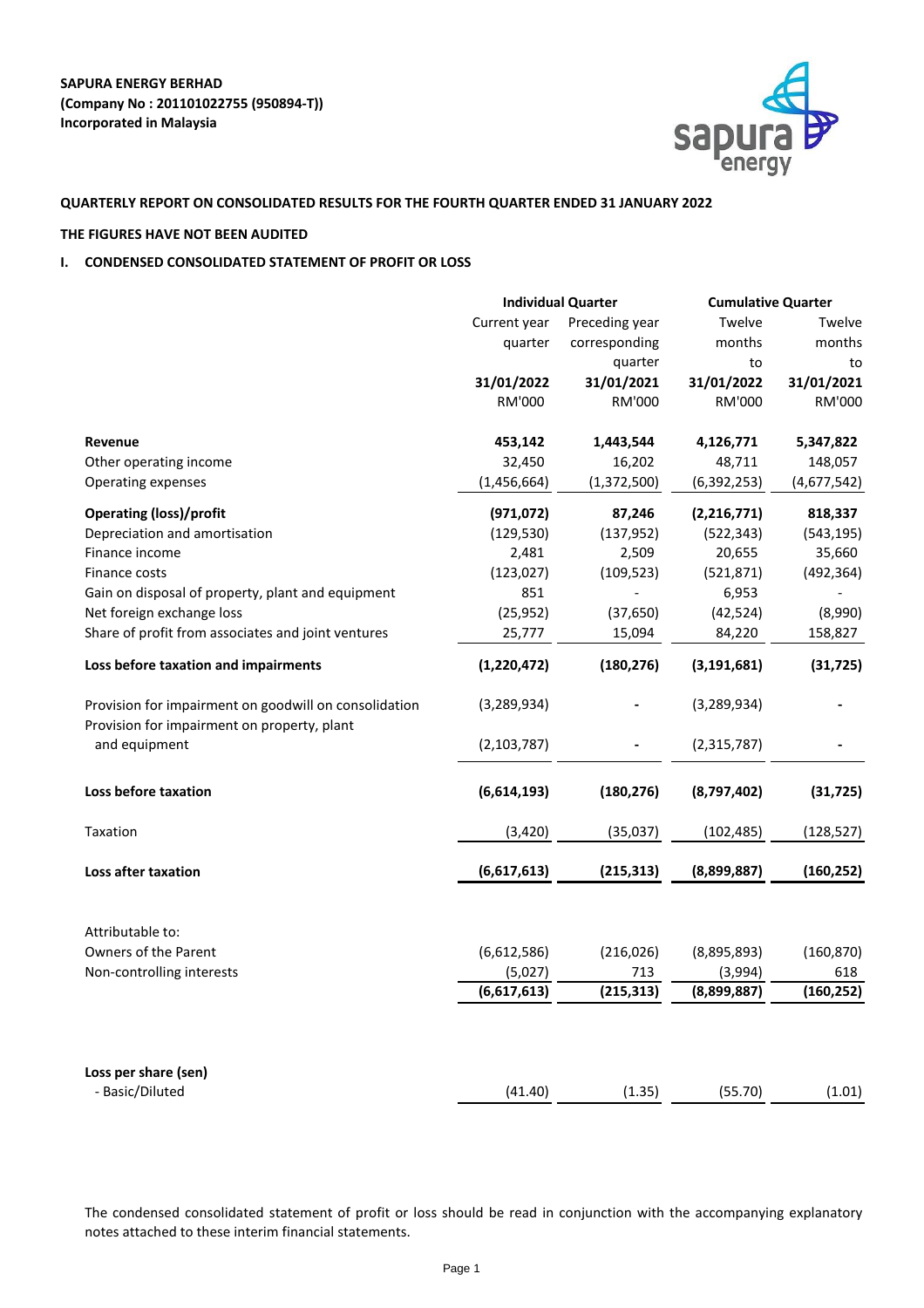

# **QUARTERLY REPORT ON CONSOLIDATED RESULTS FOR THE FOURTH QUARTER ENDED 31 JANUARY 2022**

### **THE FIGURES HAVE NOT BEEN AUDITED**

# **II. CONDENSED CONSOLIDATED STATEMENT OF COMPREHENSIVE INCOME**

|                                                                                 | <b>Individual Quarter</b> |                | <b>Cumulative Quarter</b> |               |
|---------------------------------------------------------------------------------|---------------------------|----------------|---------------------------|---------------|
|                                                                                 | Current year              | Preceding year | Twelve                    | Twelve        |
|                                                                                 | quarter                   | corresponding  | months                    | months        |
|                                                                                 |                           | quarter        | to                        | to            |
|                                                                                 | 31/01/2022                | 31/01/2021     | 31/01/2022                | 31/01/2021    |
|                                                                                 | <b>RM'000</b>             | <b>RM'000</b>  | <b>RM'000</b>             | <b>RM'000</b> |
| Loss after taxation                                                             | (6,617,613)               | (215, 313)     | (8,899,887)               | (160, 252)    |
| Other comprehensive income:                                                     |                           |                |                           |               |
| Items that may be reclassified to profit or loss<br>in subsequent periods:      |                           |                |                           |               |
| Foreign currency translation differences                                        | (8,405)                   | (135, 125)     | 51,650                    | (86, 668)     |
| Net changes in cash flow hedge                                                  |                           | (640)          | (3, 917)                  | 17,443        |
| Share of other comprehensive income/(loss)<br>of associates and joint ventures: |                           |                |                           |               |
| - Foreign currency translation differences                                      | 42,197                    | (37, 764)      | 136,774                   | (7, 465)      |
| - Net changes in cash flow hedge                                                | (5,470)                   | 2,552          | 13,855                    | (15, 823)     |
| Items that has been reclassified to profit or loss                              |                           |                |                           |               |
| in current year:                                                                |                           |                |                           |               |
| Cumulative changes in cash flow hedge                                           |                           | 4,108          | 18,952                    | 16,432        |
| Total comprehensive loss                                                        | (6,589,291)               | (382, 182)     | (8,682,573)               | (236, 333)    |
| Attributable to:                                                                |                           |                |                           |               |
| <b>Owners of the Parent</b>                                                     | (6,593,911)               | (383, 344)     | (8,690,638)               | (235, 366)    |
| Non-controlling interests                                                       | 4,620                     | 1,162          | 8,065                     | (967)         |
| Total comprehensive loss                                                        | (6,589,291)               | (382, 182)     | (8,682,573)               | (236, 333)    |

The condensed consolidated statement of comprehensive income should be read in conjunction with the accompanying explanatory notes attached to these interim financial statements.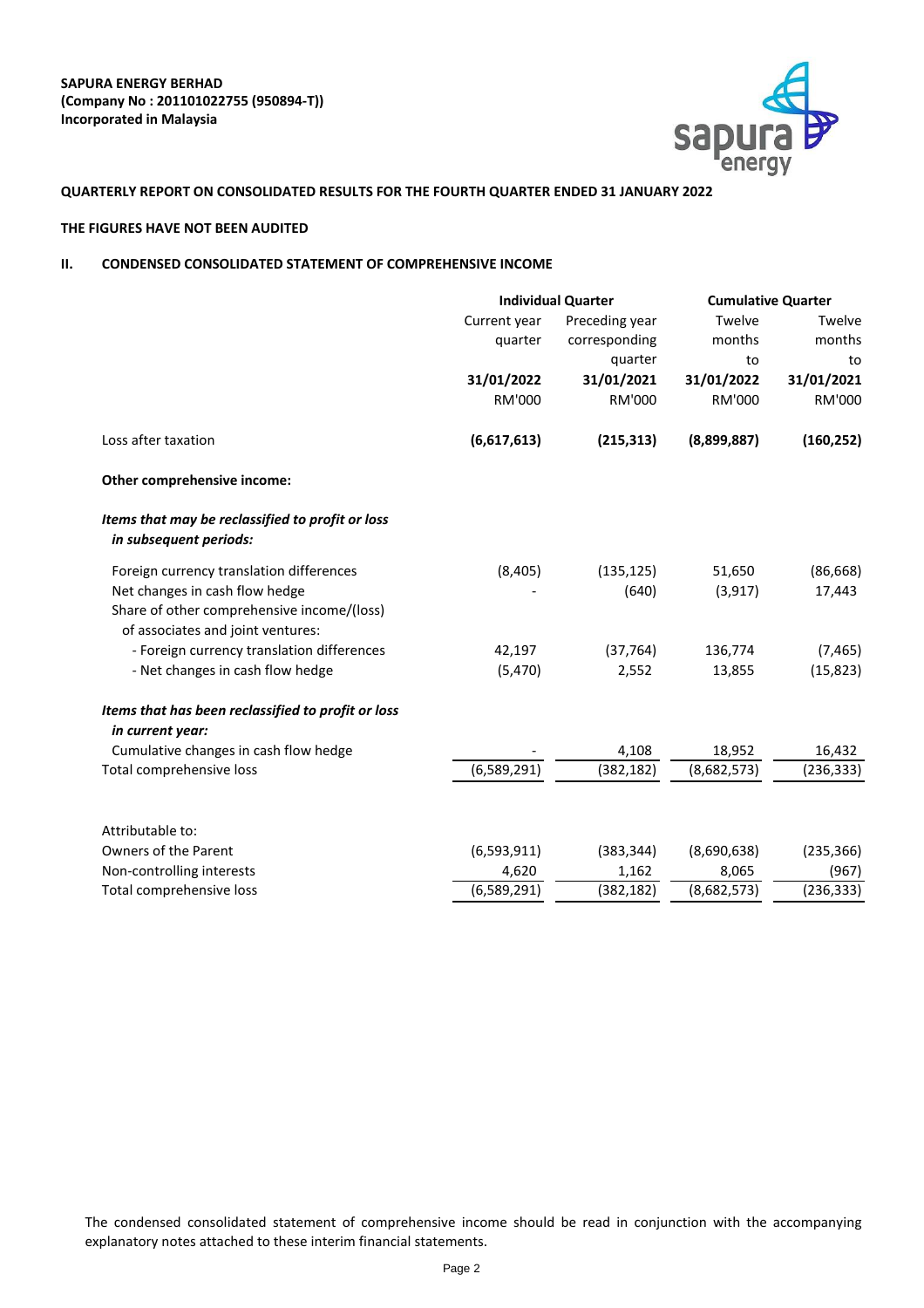

# **QUARTERLY REPORT ON CONSOLIDATED RESULTS FOR THE FOURTH QUARTER ENDED 31 JANUARY 2022**

# **THE FIGURES HAVE NOT BEEN AUDITED**

# **III. CONDENSED CONSOLIDATED STATEMENT OF FINANCIAL POSITION**

|                                                             | <b>UNAUDITED</b> | <b>AUDITED</b> |
|-------------------------------------------------------------|------------------|----------------|
|                                                             | As at end of     | As at end of   |
|                                                             | current          | preceding      |
|                                                             | financial year   | financial year |
|                                                             | 31/01/2022       | 31/01/2021     |
|                                                             | <b>RM'000</b>    | <b>RM'000</b>  |
| <b>ASSETS</b>                                               |                  |                |
| <b>Non-current assets</b>                                   |                  |                |
| Property, plant and equipment                               | 6,732,532        | 9,218,612      |
| Intangible assets                                           | 1,705,376        | 4,927,743      |
| Investment in associates                                    | 2,139,882        | 2,103,820      |
| Investment in joint ventures                                | 2,191,702        | 2,005,591      |
| Deferred tax assets                                         | 102,683          | 120,336        |
| Derivative assets                                           |                  | 55,083         |
| Trade and other receivables                                 | 36,718           | 44,126         |
|                                                             | 12,908,893       | 18,475,311     |
| <b>Current assets</b>                                       |                  |                |
| Inventories                                                 | 428,854          | 423,251        |
| Trade and other receivables                                 | 1,325,498        | 1,434,328      |
| Contract assets                                             | 747,006          | 1,752,716      |
| Tax recoverable                                             | 107,877          | 90,537         |
| Cash and cash equivalents                                   | 717,751          | 488,966        |
|                                                             | 3,326,986        | 4,189,798      |
| <b>TOTAL ASSETS</b>                                         | 16,235,879       | 22,665,109     |
| <b>EQUITY AND LIABILITIES</b>                               |                  |                |
| Equity attributable to equity holders of the Company        |                  |                |
| Share capital                                               | 10,872,078       | 10,872,078     |
| Islamic redeemable convertible preference shares ("RCPS-i") | 982,713          | 982,713        |
| Shares held under trust                                     | (11,587)         | (11,587)       |
| <b>Warrants reserve</b>                                     | 109,110          | 109,110        |
| Other reserves                                              | 1,823,926        | 1,618,671      |
| <b>Accumulated losses</b>                                   | (13,521,308)     | (4,625,415)    |
|                                                             | 254,932          | 8,945,570      |
| <b>Non-controlling interests</b>                            | (755)            | (8,820)        |
| <b>Total equity</b>                                         | 254,177          | 8,936,750      |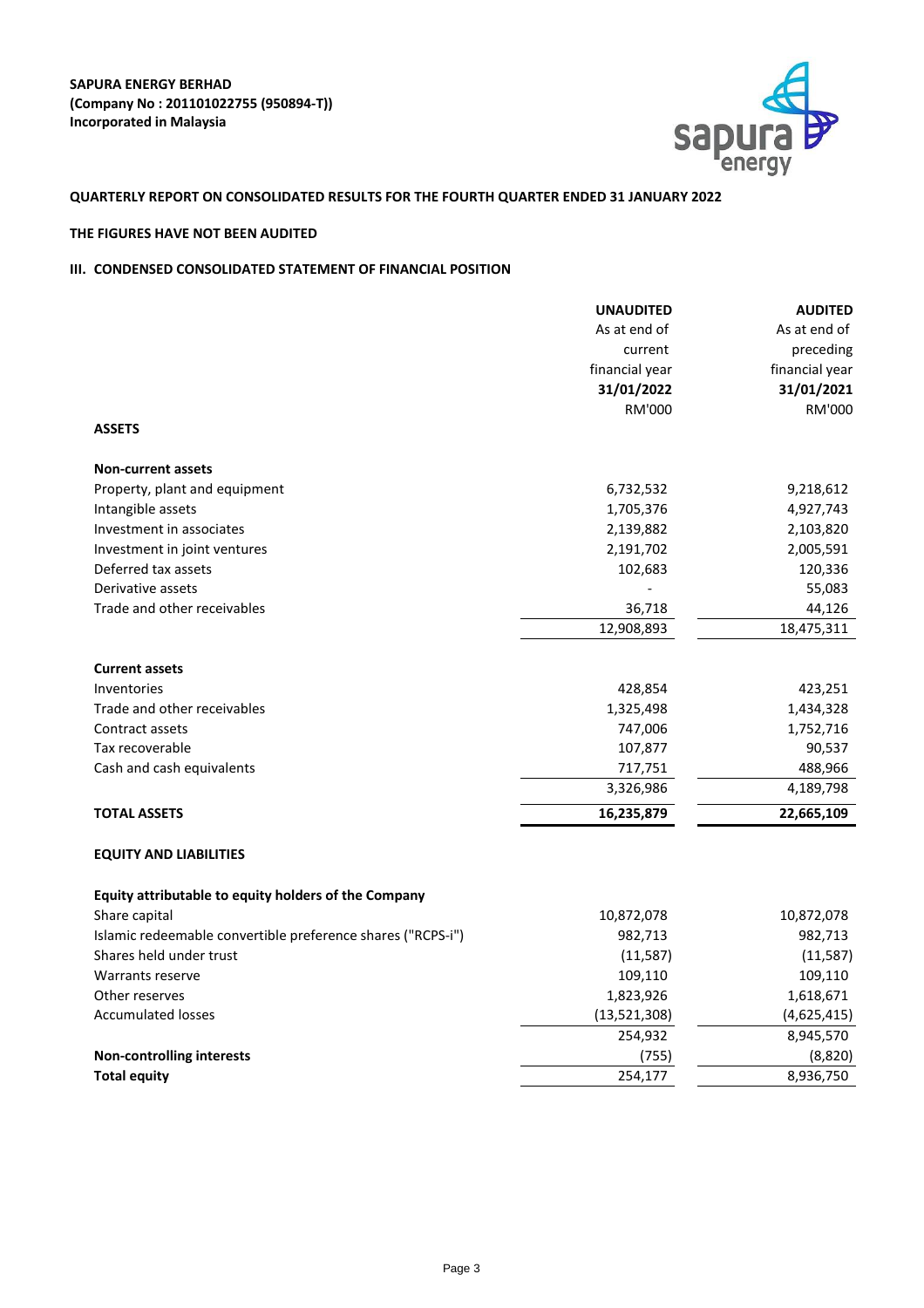

# **QUARTERLY REPORT ON CONSOLIDATED RESULTS FOR THE FOURTH QUARTER ENDED 31 JANUARY 2022**

# **THE FIGURES HAVE NOT BEEN AUDITED**

# **III. CONDENSED CONSOLIDATED STATEMENT OF FINANCIAL POSITION (CONT'D.)**

|                                     | <b>UNAUDITED</b> | <b>AUDITED</b> |
|-------------------------------------|------------------|----------------|
|                                     | As at end of     | As at end of   |
|                                     | current          | preceding      |
|                                     | financial year   | financial year |
|                                     | 31/01/2022       | 31/01/2021     |
|                                     | <b>RM'000</b>    | <b>RM'000</b>  |
| <b>Non-current liabilities</b>      |                  |                |
| <b>Borrowings</b>                   |                  | 7,068,725      |
| <b>Derivative liabilities</b>       | 24,644           |                |
| Trade and other payables            | 13,957           | 37,790         |
| <b>Contract liabilities</b>         | 10,584           | 30,243         |
| Lease liabilities                   | 8,745            | 9,631          |
| Deferred tax liabilities            | 85,115           | 102,747        |
|                                     | 143,045          | 7,249,136      |
|                                     |                  |                |
| <b>Current liabilities</b>          |                  |                |
| <b>Borrowings</b>                   | 10,658,021       | 3,263,457      |
| Trade and other payables            | 3,705,288        | 2,669,045      |
| <b>Contract liabilities</b>         | 797,089          | 239,572        |
| Lease liabilities                   | 7,976            | 11,123         |
| Provision                           | 574,119          | 152,251        |
| Provision for tax                   | 96,164           | 143,775        |
|                                     | 15,838,657       | 6,479,223      |
| <b>TOTAL LIABILITIES</b>            | 15,981,702       | 13,728,359     |
| <b>TOTAL EQUITY AND LIABILITIES</b> | 16,235,879       | 22,665,109     |
| Net assets per share (RM)           | 0.02             | 0.56           |

The condensed consolidated statement of financial position should be read in conjunction with the accompanying explanatory notes attached to these interim financial statements.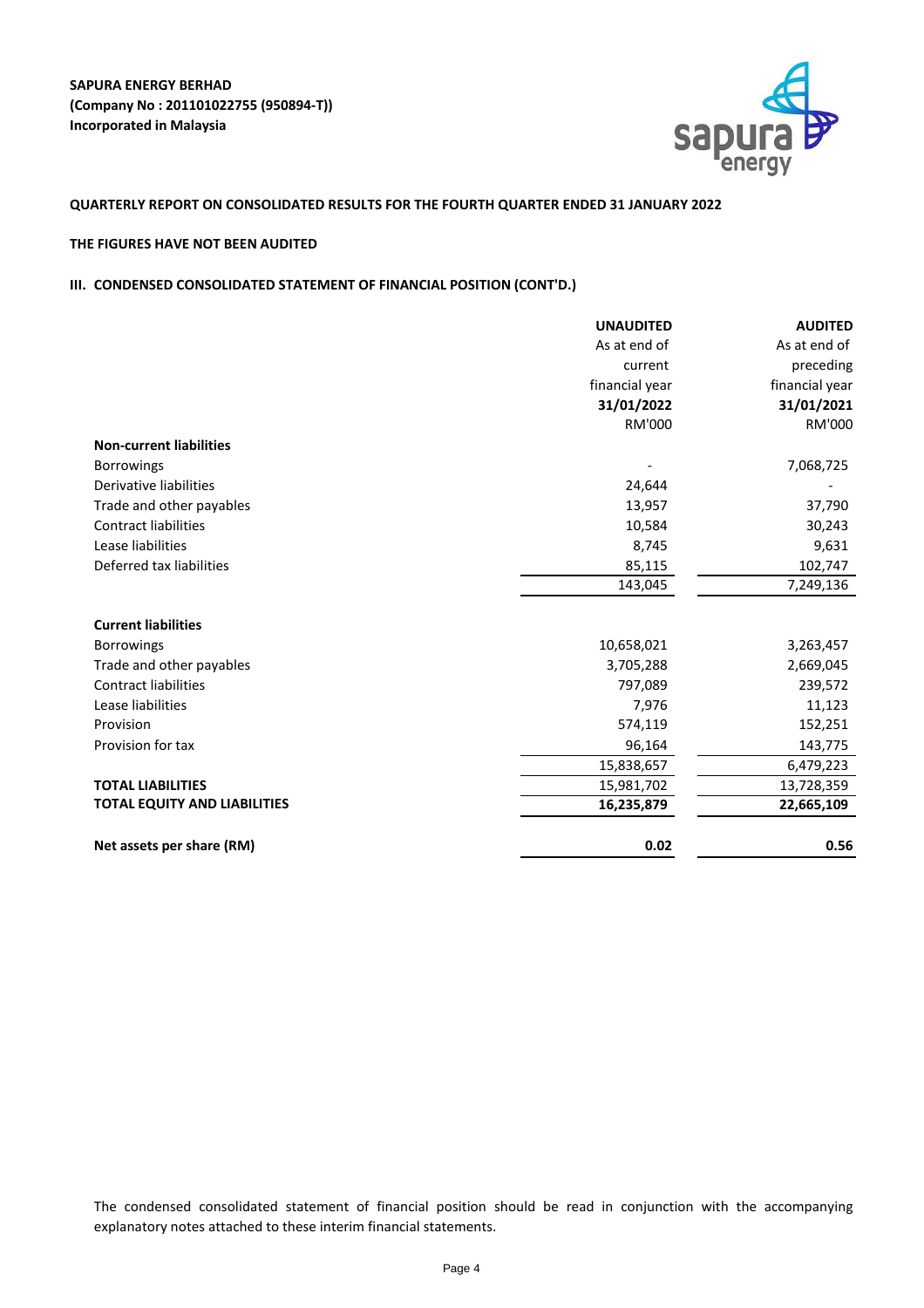

# **QUARTERLY REPORT ON CONSOLIDATED RESULTS FOR THE FOURTH QUARTER ENDED 31 JANUARY 2022**

### **THE FIGURES HAVE NOT BEEN AUDITED**

# **IV. CONDENSED CONSOLIDATED STATEMENT OF CHANGES IN EQUITY**

|                                                                                                           | <b>Attributable to owners of the Parent</b> |                                |                                                    |                                             |                                        |                                               | Non-<br>controlling<br>interests | <b>Total equity</b> |                          |
|-----------------------------------------------------------------------------------------------------------|---------------------------------------------|--------------------------------|----------------------------------------------------|---------------------------------------------|----------------------------------------|-----------------------------------------------|----------------------------------|---------------------|--------------------------|
|                                                                                                           |                                             |                                | Non-distributable --                               |                                             |                                        |                                               |                                  |                     |                          |
|                                                                                                           | <b>Share capital</b><br><b>RM'000</b>       | <b>RCPS-i</b><br><b>RM'000</b> | <b>Shares held</b><br>under trust<br><b>RM'000</b> | <b>Warrants</b><br>reserve<br><b>RM'000</b> | <b>Other reserves</b><br><b>RM'000</b> | <b>Accumulated</b><br>losses<br><b>RM'000</b> | <b>Total</b><br><b>RM'000</b>    | <b>RM'000</b>       | <b>RM'000</b>            |
| Twelve months to 31 January 2022<br>(Unaudited)                                                           |                                             |                                |                                                    |                                             |                                        |                                               |                                  |                     |                          |
| At 1 February 2021<br><b>Total comprehensive income/(loss)</b>                                            | 10,872,078                                  | 982,713                        | (11,587)                                           | 109,110                                     | 1,618,671<br>205,255                   | (4,625,415)<br>(8,895,893)                    | 8,945,570<br>(8,690,638)         | (8,820)<br>8,065    | 8,936,750<br>(8,682,573) |
| At 31 January 2022                                                                                        | 10,872,078                                  | 982,713                        | (11, 587)                                          | 109,110                                     | 1,823,926                              | (13,521,308)                                  | 254,932                          | (755)               | 254,177                  |
| Twelve months to 31 January 2021<br>(Audited)                                                             |                                             |                                |                                                    |                                             |                                        |                                               |                                  |                     |                          |
| At 1 February 2020<br><b>Total comprehensive loss</b>                                                     | 10,872,078                                  | 982,713                        | (11, 587)                                          | 109,110                                     | 1,703,428<br>(76,081)                  | (4,473,221)<br>(160, 870)                     | 9,182,521<br>(236,951)           | (7, 853)<br>(967)   | 9,174,668<br>(237, 918)  |
|                                                                                                           | 10,872,078                                  | 982,713                        | (11, 587)                                          | 109,110                                     | 1,627,347                              | (4,634,091)                                   | 8,945,570                        | (8,820)             | 8,936,750                |
| <b>Transactions with owners:</b><br>Lapsed of certain ESOS, representing<br>total transaction with owners |                                             |                                |                                                    |                                             | (8,676)                                | 8,676                                         |                                  |                     |                          |
| At 31 January 2021                                                                                        | 10,872,078                                  | 982,713                        | (11, 587)                                          | 109,110                                     | 1,618,671                              | (4,625,415)                                   | 8,945,570                        | (8,820)             | 8,936,750                |

The condensed consolidated statement of changes in equity should be read in conjunction with the accompanying explanatory notes attached to these interim financial statements.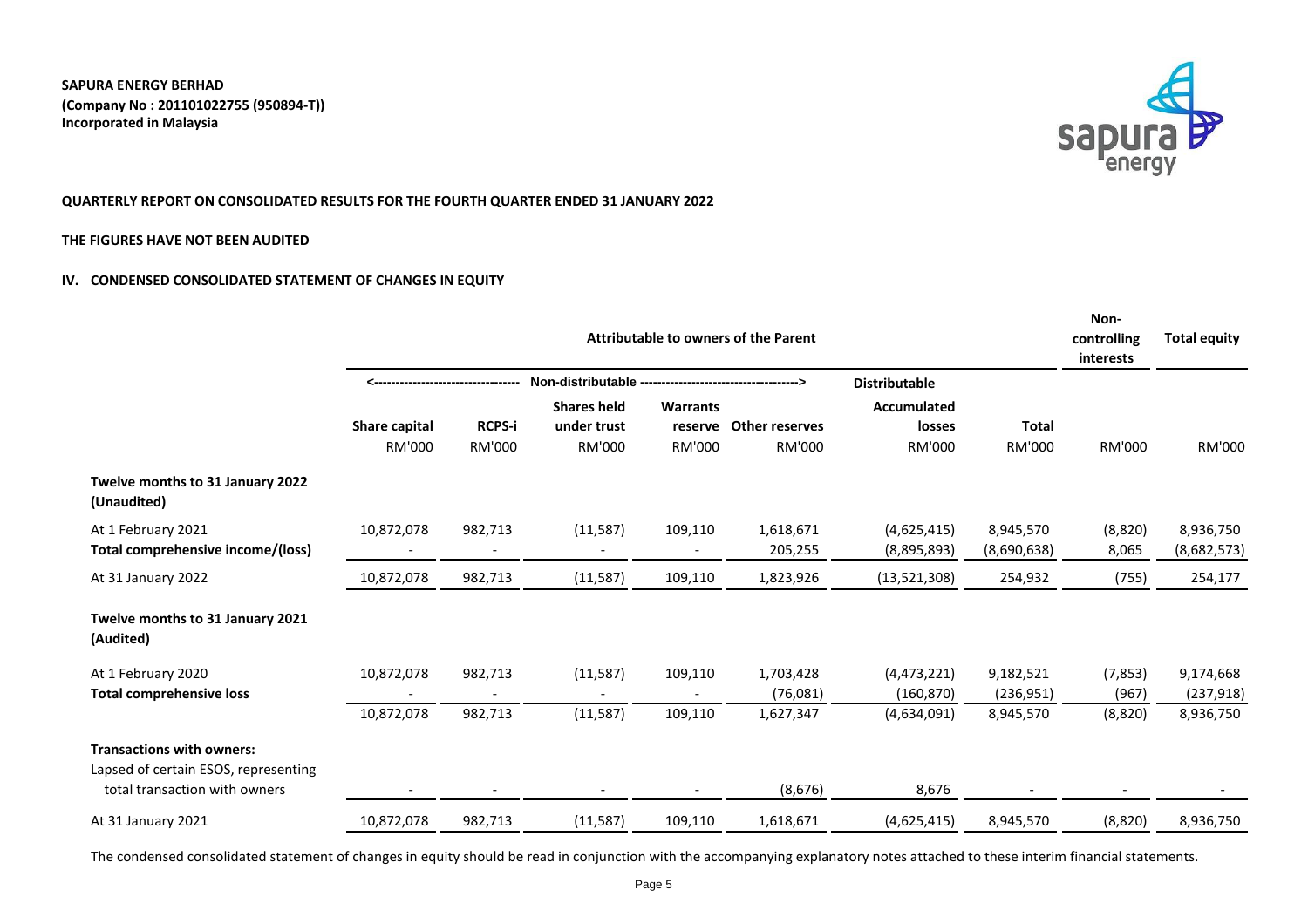

# **QUARTERLY REPORT ON CONSOLIDATED RESULTS FOR THE FOURTH QUARTER ENDED 31 JANUARY 2022**

# **THE FIGURES HAVE NOT BEEN AUDITED**

# **V. CONDENSED CONSOLIDATED STATEMENT OF CASH FLOWS**

|                                                                  | <b>UNAUDITED</b> | <b>AUDITED</b> |
|------------------------------------------------------------------|------------------|----------------|
|                                                                  | Twelve           | Twelve         |
|                                                                  | months to        | months to      |
|                                                                  | 31/01/2022       | 31/01/2021     |
|                                                                  | <b>RM'000</b>    | <b>RM'000</b>  |
| Cash flows from operating activities                             |                  |                |
| Loss before taxation                                             | (8,797,402)      | (31, 725)      |
| Adjustments                                                      | 7,068,889        | 671,862        |
| Operating (loss)/profit before working capital changes           | (1,728,513)      | 640,137        |
| Changes in working capital                                       | 2,322,568        | (493, 543)     |
| <b>Cash generated from operations</b>                            | 594,055          | 146,594        |
| Net taxes (paid)/refunded                                        | (101, 380)       | 18,189         |
| Net cash generated from operating activities                     | 492,675          | 164,783        |
| <b>Cash flows from investing activities</b>                      |                  |                |
| Purchase of property, plant and equipment                        | (154, 447)       | (164, 151)     |
| Proceeds from disposal of property, plant and equipment          | 13,350           | 2,006          |
| Proceeds from disposal of associates                             | 6,397            |                |
| Repayment of advances from a joint venture                       | 44,467           | 23,532         |
| Dividend received from a joint venture                           | 16,119           | 6,364          |
| Net additional income from previous disposal of 50% equity stake |                  |                |
| in a subsidiary                                                  |                  | 50,055         |
| Other items                                                      | 5,930            | 11,839         |
| Net cash used in investing activities                            | (68, 184)        | (70, 355)      |
| <b>Cash flows from financing activities</b>                      |                  |                |
| Finance costs paid                                               | (425, 316)       | (422, 414)     |
| Net drawdown of revolving credit and trade financing             | 235,965          | 71,479         |
| Net repayment of lease liabilities                               | (9,802)          | (14, 682)      |
| Payment for settlement of derivative assets                      |                  | (2,550)        |
| Net cash used in financing activities                            | (199, 153)       | (368, 167)     |
| Net increase/(decrease) in cash and cash equivalents             | 225,338          | (273, 739)     |
| Effect of exchange rate translation                              | 3,447            | (9,669)        |
| Cash and cash equivalents at beginning of year                   | 488,966          | 772,374        |
| Cash and cash equivalents at end of year                         | 717,751          | 488,966        |

The condensed consolidated statement of cash flows should be read in conjunction with the accompanying explanatory notes attached to these interim financial statements.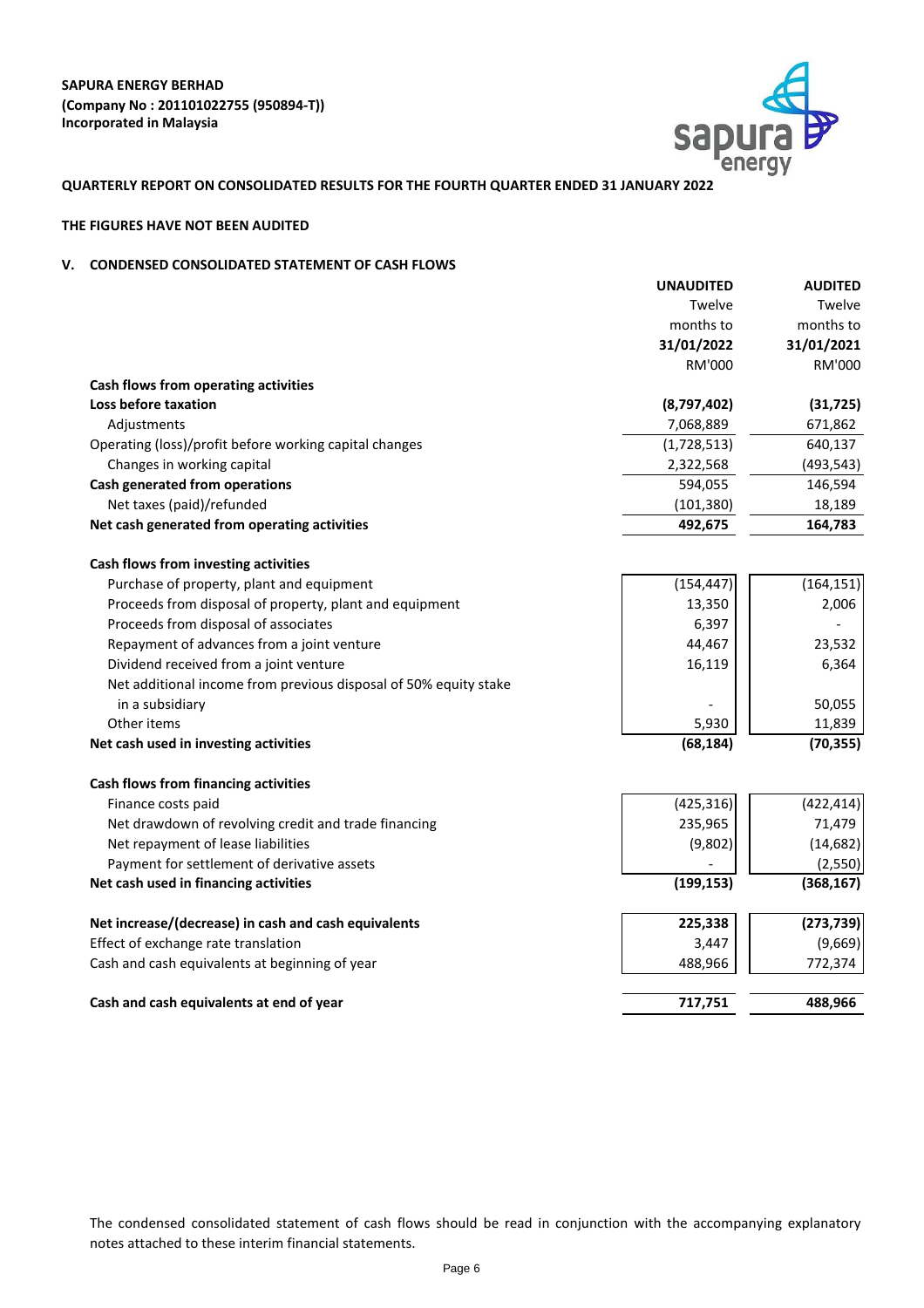

### **NOTES TO THE CONDENSED CONSOLIDATED INTERIM FINANCIAL STATEMENTS**

### **1. Basis of preparation**

The unaudited condensed consolidated interim financial statements for the year ended 31 January 2022 have been prepared in accordance with Malaysian Financial Reporting Standards ("MFRS") 134: Interim Financial Reporting and paragraph 9.22 of the Listing Requirements of Bursa Malaysia Securities Berhad ("BMSB"). These condensed consolidated interim financial statements also comply with International Accounting Standards ("IAS") 34: Interim Financial Reporting issued by the International Accounting Standards Board.

The unaudited condensed consolidated interim financial statements for the financial year ended 31 January 2022 should be read in conjunction with the audited financial statements for the financial year ended 31 January 2021.

These unaudited preliminary condensed consolidated financial statements were prepared on a going concern basis on the premise of the Group's ability to implement the following plans:

- (a) securing interim working capital facilities and funding to finance its business plan in the next 12 months;
- (b) achieving positive progress in negotiating the proposed schemes of arrangement with its Creditors pursuant to Section 366 of the Companies Act 2016 to settle the Creditors' claims; and
- (c) improving project profitability through better project management and renegotiating certain contracts with counter-parties.

The accounting policies and methods of computation adopted by Sapura Energy Berhad ("the Company") and its subsidiaries ("the Group") in these condensed consolidated interim financial statements are consistent with those adopted in the most recent annual audited financial statements for the year ended 31 January 2021 except for the following:

On 1 February 2021, the Group has adopted the following revised MFRSs and Amendments to MFRS that have been issued by the Malaysian Accounting Standards Board ("MASB").

### **Effective for annual periods beginning on or after 1 January 2021:**

Interest Rate Benchmark Reform—Phase 2

Amendments to MFRS 4: Insurance Contracts Amendments to MFRS 7: Financial Instruments - Disclosures Amendments to MFRS 9: Financial Instruments Amendments to MFRS 16: Leases Amendments to MFRS 139: Financial Instruments: Recognition and Measurement

The adoption of the above standards and interpretations did not have a significant impact on the financial statements in the period of application.

### **2. Seasonality and cyclicality of operations**

The Group's operations are not materially affected by any seasonal or cyclical factors except for severe weather conditions in the various regions that the Group operates.

### **3. Unusual items due to their nature, size and incidence**

There were no unusual items affecting the assets, liabilities, equity, net income or cash flows for the current financial year, other than as disclosed in these condensed consolidated interim financial statements.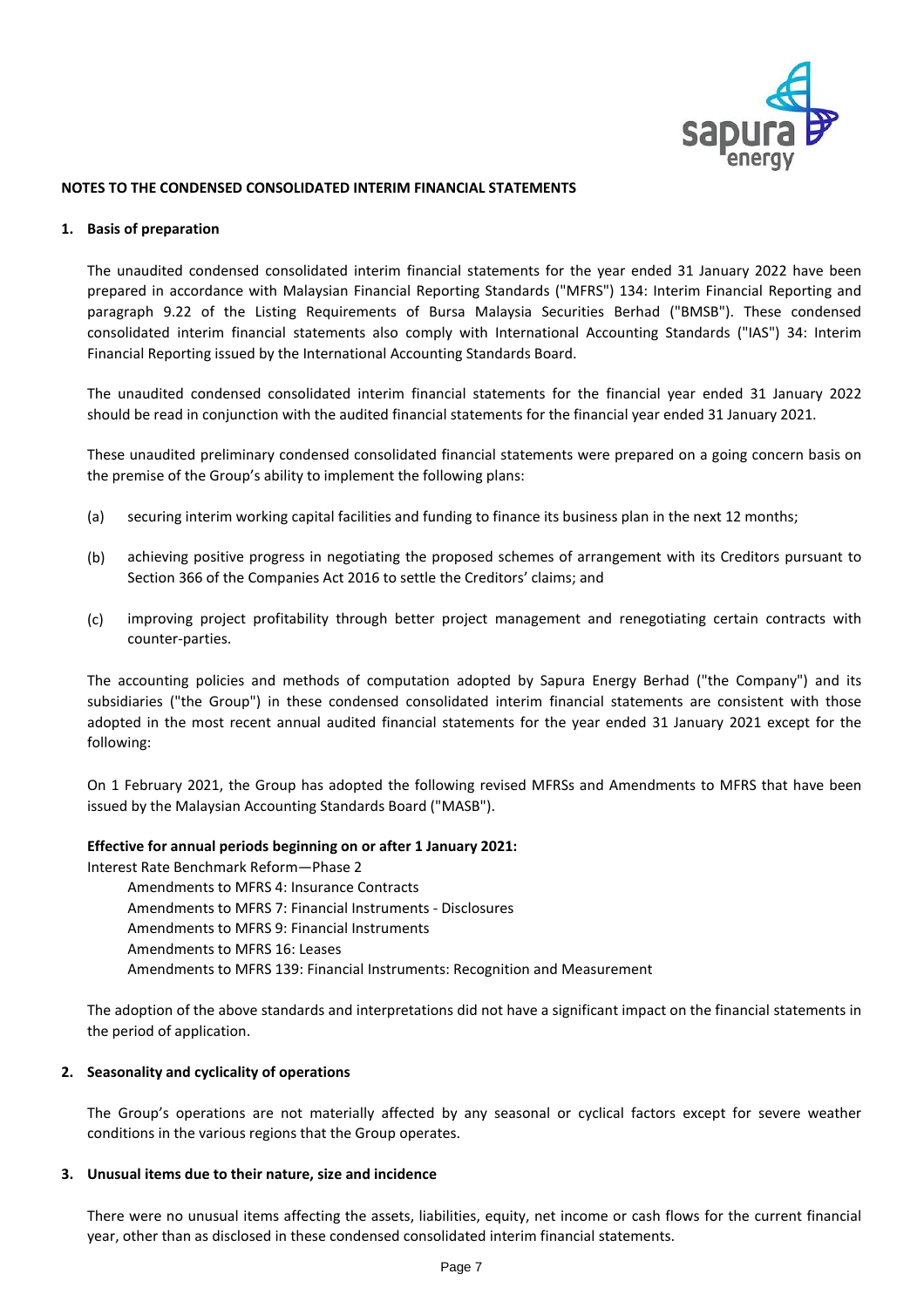

### **4. Changes in estimates**

There were no changes in estimates that have a material effect in the current financial year, other than as disclosed in these condensed consolidated statement of profit or loss.

# **5. Debt and equity securities**

There were no other issuance and repayment of debt securities, share buy-back, share cancellations, shares held under trust and resale of shares held under trust during the quarter ended 31 January 2022.

### **6. Subsequent events**

On 10 March 2022, the Company announced that the High Court of Malaya at Kuala Lumpur has granted the Company and 22 of its wholly-owned Subsidiaries (collectively, the "Applicants") Orders under Sections 366 and 368 of the Companies Act 2016 (the "Act").

The Order under Section 366 of the Act will enable each Applicant to summon meetings with its creditors, to consider and approve a proposed scheme of arrangement and compromise as part of the debt restructuring plan of the Group.

The Applicants were also granted a Restraining Order pursuant to Section 368 of the Act to restrain and stay legal proceedings against them. The Restraining Order is intended to help each Applicant to engage with creditors without being disrupted by the threat of litigation. The Restraining Order is effective for a period of three months from the date it was granted and may be extended for a period of not more than nine months. The Group's Financers under the MCF 2021 (as defined in Note 12(b)(ii)), are excluded from this Restraining Order on the basis that separate contractual standstill arrangements have been entered into with a significant majority of the Financers under the MCF 2021.

The proposed schemes of arrangement, if approved by the creditors and sanctioned by the Court, will enable the Applicants to carry out their proposed debt restructuring and provide a framework for payment to their respective creditors.

Other than disclosed above and in Note 12(b)(ii) and 14(d), there is no material event subsequent to 31 January 2022 which has not been reflected in these condensed consolidated interim financial statements.

# **7. Changes in the composition of the Group**

There was no significant change in the composition of the Group during the current financial year.

### **8. Contingent liabilities**

- (a) The Group has provided corporate guarantees given to financial institutions for credit facilities and performance bonds granted to joint ventures and associates amounting to RM606.3 million (31 January 2021: RM722.2 million).
- (b) On 31 January 2019, an associate company of the Group, SapuraOMV Upstream Sdn. Bhd. ("SapuraOMV") entered into a USD350.0 million financing facility agreement with OMV Exploration & Production GmbH ("OMV E&P"). As security for this, Sapura Upstream Assets Sdn. Bhd. (a subsidiary of the Group) has pledged shares of SapuraOMV with a value of USD175.0 million in favour of OMV E&P.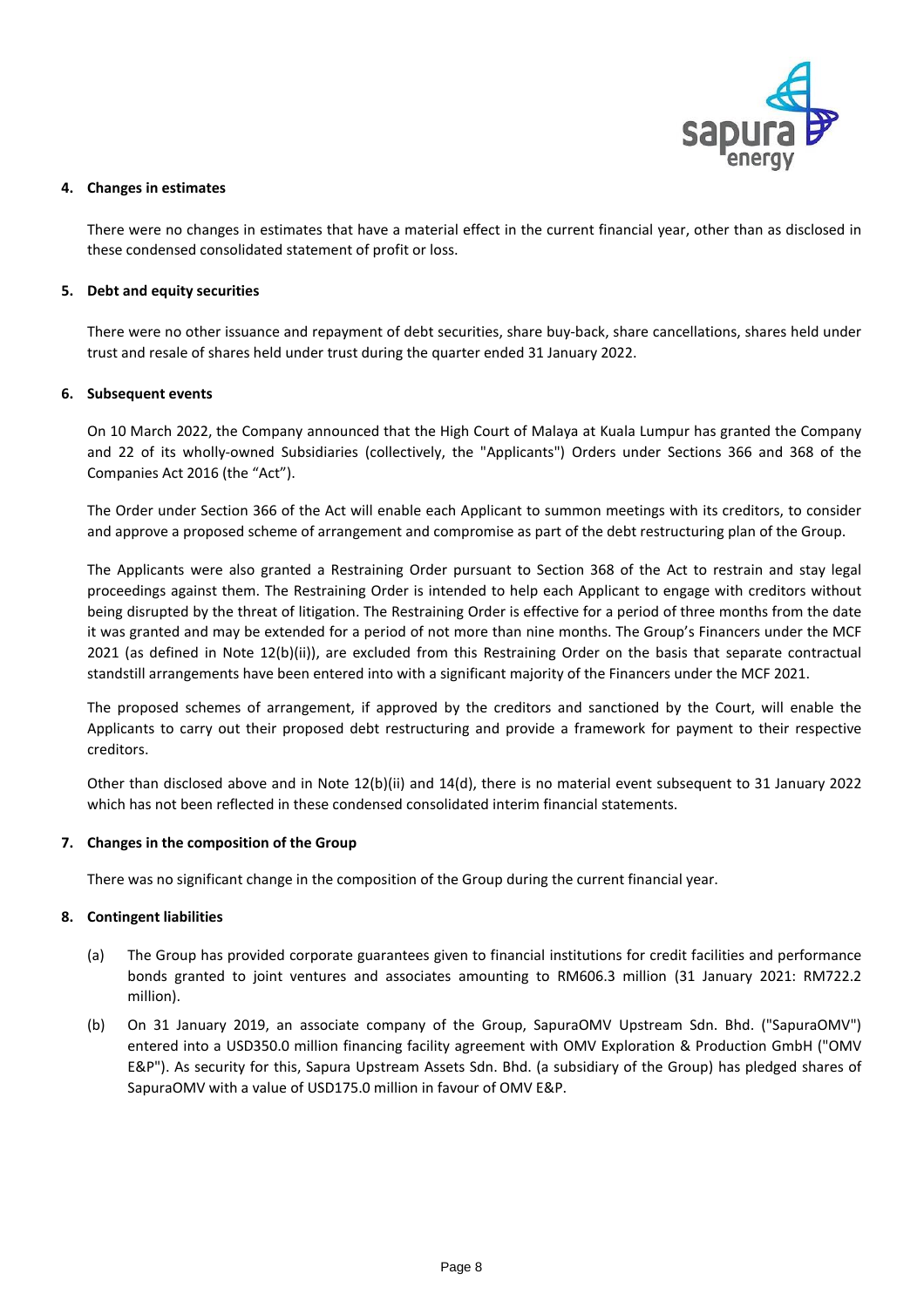

### **8. Contingent liabilities (cont'd.)**

- (c) On 1 October 2020 and 18 November 2020, the Inland Revenue Board of Malaysia ("IRB") has raised assessments to Sapura TMC Sdn. Bhd. ("Sapura TMC"), for the years of assessment 2014 to 2019 in respect of the tax incentive for Treasury Management Centre, deemed interest income on non-interest bearing intercompany balances and the tax treatment of interest income earned from year of assessment 2019 onwards. On 28 October 2020 and 3 December 2020, Sapura TMC has lodged the Notices of Appeal ("Forms Q") against the assessments raised for the years of assessments 2014 to 2019 outlining the relevant grounds of appeal. Based on valid justifications and merits to appeal against the assessments, Sapura TMC is currently in formal discussion with the Dispute Resolution Department to resolve the matter at the earliest.
- (d) On 17 November 2019, PETRONAS approved a 2-year extension to the Exploration Period for SB331 and SB332 Production Sharing Contracts to Sapura Energy Ventures Sdn. Bhd. ("SEV") subject to the fulfilment of certain minimum work commitments. On 29 December 2021, PETRONAS approved a further extension for 3 years allowing SEV to complete its commitments by 19 November 2024. SEV is currently reviewing the terms and conditions stipulated in the extension.
- (e) Other than as described above and Note 14(b) and (c), there were no other changes in contingent liabilities in the current financial year.

### **9. Capital commitments**

Capital expenditure for property, plant and equipment approved and not provided for in these condensed consolidated interim financial statements as at 31 January 2022 is as follows:

| <b>Approved and contracted for:</b> | 31/01/2022 |
|-------------------------------------|------------|
|                                     | RM'000     |
| Group                               | 281,664    |

### **10. Taxation**

Taxation comprises of the following:

|                    |            | <b>Individual Quarter</b> |            | <b>Cumulative Quarter</b> |  |
|--------------------|------------|---------------------------|------------|---------------------------|--|
|                    | Three      | <b>Three</b>              | Twelve     | Twelve                    |  |
|                    | months to  | months to                 | months to  | months to                 |  |
|                    | 31/01/2022 | 31/01/2021                | 31/01/2022 | 31/01/2021                |  |
|                    | RM'000     | RM'000                    | RM'000     | RM'000                    |  |
| Current taxation:  |            |                           |            |                           |  |
| Malaysian taxation | 1,205      | 31,850                    | 25,049     | 45,621                    |  |
| Foreign taxation   | 24,293     | 21,641                    | 72,188     | 48,785                    |  |
| Deferred taxation  | (22,078)   | (18, 454)                 | 5,248      | 34,121                    |  |
|                    | 3,420      | 35,037                    | 102,485    | 128,527                   |  |

Domestic income tax is calculated at the Malaysian statutory corporate tax rate of 24% of the estimated assessable profit for the year.

Taxation for other jurisdictions is calculated at the rates prevailing in the respective jurisdictions.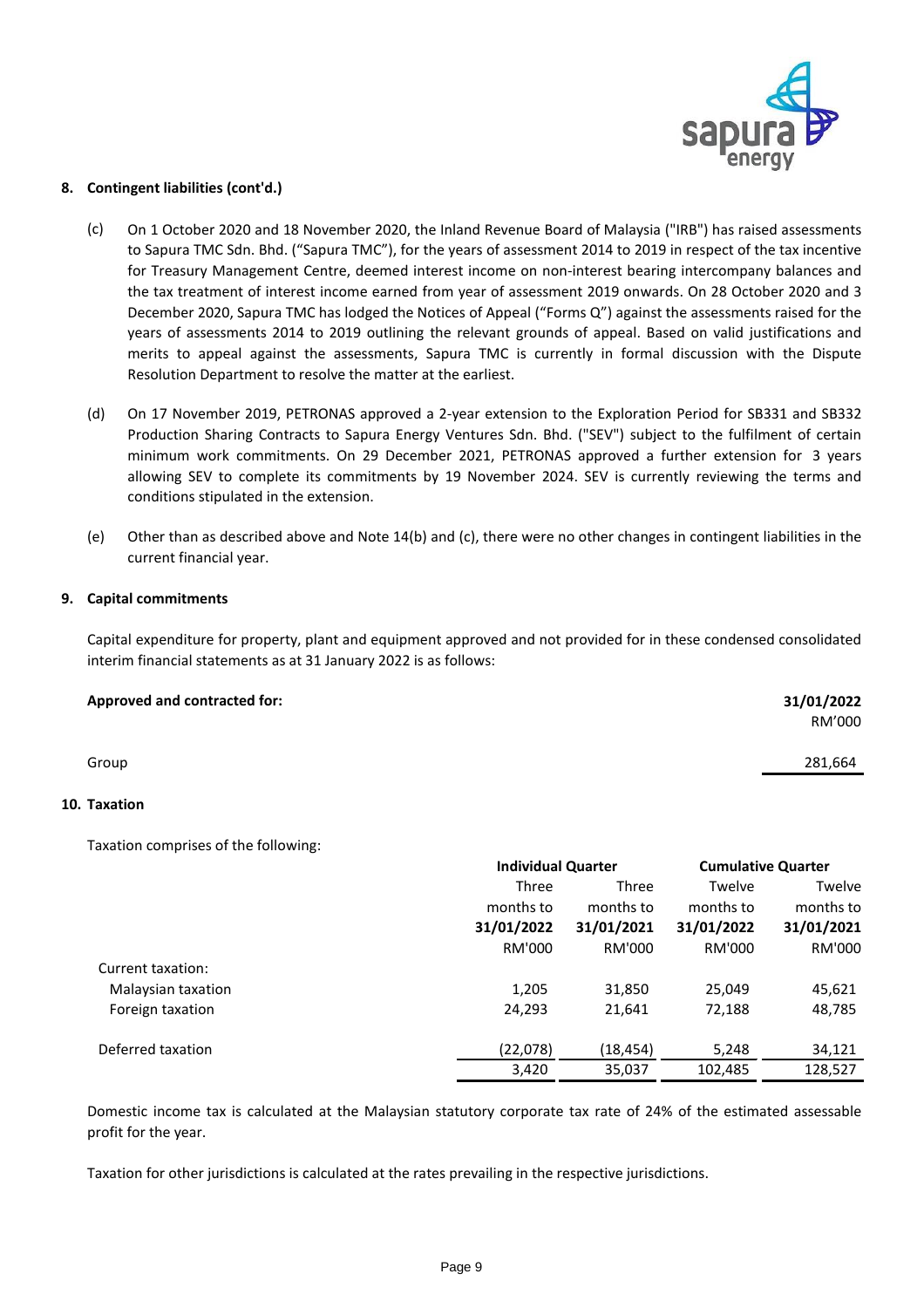

### **11. Status of corporate proposals announced**

There were no corporate proposals announced and not completed as at the date of this announcement.

### **12. Borrowings**

(a) Included in the Group's borrowings are as follows:

|                         | <b>Short term borrowings</b> |               |            | Long term borrowings      | <b>Total borrowings</b> |              |
|-------------------------|------------------------------|---------------|------------|---------------------------|-------------------------|--------------|
|                         | <b>USD</b>                   | <b>RM</b>     | <b>USD</b> | <b>RM</b>                 | <b>USD</b>              | <b>RM</b>    |
|                         | denomination                 | denomination  |            | denomination denomination | denomination            | denomination |
|                         | RM'000                       | <b>RM'000</b> | RM'000     | RM'000                    | RM'000                  | RM'000       |
| As at                   |                              |               |            |                           |                         |              |
| <b>31 January 2022</b>  |                              |               |            |                           |                         |              |
| <b>Unsecured</b>        |                              |               |            |                           |                         |              |
| Revolving credits       |                              | 357,263       |            |                           |                         | 357,263      |
| <b>Trade financing</b>  |                              | 89,436        |            |                           |                         | 89,436       |
| Term loans              | 2,164,428                    | 832,607       |            |                           | 2,164,428               | 832,607      |
| Sukuk Programme         | 834,084                      | 6,380,203     |            |                           | 834,084                 | 6,380,203    |
|                         | 2,998,512                    | 7,659,509     |            | $\overline{\phantom{a}}$  | 2,998,512               | 7,659,509    |
|                         |                              |               |            |                           |                         |              |
| <b>Total</b>            |                              | 10,658,021    |            |                           |                         | 10,658,021   |
|                         |                              |               |            |                           |                         |              |
| As at                   |                              |               |            |                           |                         |              |
| <b>31 January 2021</b>  |                              |               |            |                           |                         |              |
| <b>Unsecured</b>        |                              |               |            |                           |                         |              |
| Revolving credits       | 721,888                      | 1,040,968     |            |                           | 721,888                 | 1,040,968    |
| <b>Trade financing</b>  |                              | 93,251        |            |                           |                         | 93,251       |
| Term loans              | 86,780                       |               | 2,666,435  |                           | 2,753,215               |              |
| <b>Islamic Facility</b> | 635,063                      | 522,580       |            |                           | 635,063                 | 522,580      |
| Sukuk Programme         |                              | 162,927       | 1,113,078  | 3,289,212                 | 1,113,078               | 3,452,139    |
|                         | 1,443,731                    | 1,819,726     | 3,779,513  | 3,289,212                 | 5,223,244               | 5,108,938    |
|                         |                              |               |            |                           |                         |              |
| <b>Total</b>            |                              | 3,263,457     |            | 7,068,725                 |                         | 10,332,182   |

- (b) Other information relating to borrowings:
	- (i) On 26 February 2021, the Company through its wholly-owned subsidiary, Sapura TMC, had signed an agreement for its additional working capital facilities of up to RM700 million with Maybank Islamic Berhad ("Maybank Islamic Facility").

With the acceptance of the Maybank Islamic Facility, the total facilities available for working capital purposes is now approximately RM1.2 billion being the combined value with the existing Multi-Option line under Trade Financing of up to USD135 million secured from CIMB Bank Berhad in November 2019, through its wholly-owned subsidiary, Sapura Fabrication Sdn. Bhd..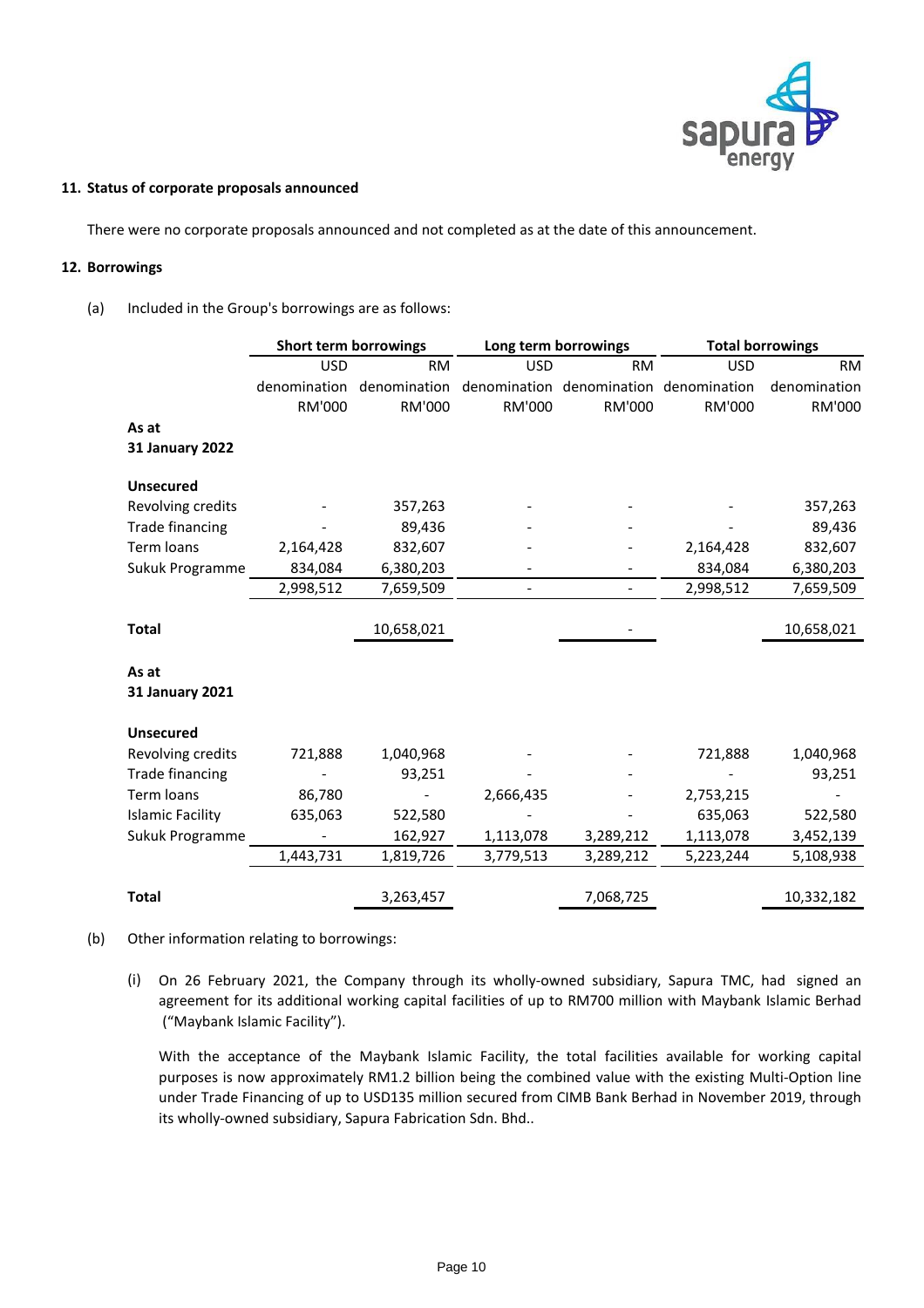

### **12. Borrowings (cont'd.)**

- (b) Other information relating to borrowings (cont'd.):
	- (ii) On 29 March 2021, Sapura TMC had executed multi-currency financing facilities agreements (collectively, the "MCF 2021") consisting of:
		- (a) the Conventional Facilities Agreement 2021; and
		- (b) the Sukuk Murabahah Issuance 2021 under the Multi-Currency Sukuk Programme (as described in the Company's announcement dated 8 September 2015)

with a consortium of Malaysian banks for the Sukuk Murabahah Issuance 2021 and Malaysian, regional and international banks for the Conventional Facilities Agreement 2021.

The relevant participating banks have made available and Sapura TMC has drawn down the USD term loan facility of approximately USD602.1 million and the RM term loan facility of RM906.0 million under the Conventional Facilities Agreement 2021. In addition, Sapura TMC has also made further issuance of Sukuk Murabahah amounting to RM6,380.2 million and USD124.5 million in nominal value under the Multi-Currency Sukuk Programme.

The proceeds from the MCF 2021 have been utilised towards full settlement of all amounts payable and outstanding by Sapura TMC under a 2014 conventional facility, a 2015 Islamic facility, a 2017 conventional facility and the existing outstanding Sukuk Murabahah under the Multi-Currency Sukuk Programme.

The MCF 2021 has a tenure of 7 years and is guaranteed by the Company and material subsidiaries within the Group. The security package and restrictions for the MCF 2021, comprise, among others, a negative pledge over all assets of the Group (save for certain permitted security), debenture over Sapura TMC and assignments and charges over certain bank accounts.

As required under MFRS 101: Presentation of Financial Statements, in the event of a breach of loan covenant on or before the end of reporting date, an entity is required to classify a liability as current as it no longer has the unconditional right to defer its settlement for at least twelve months after that date.

As at 31 January 2022, the Group breached certain financial covenants pursuant to the MCF 2021. As a result the borrowings have been classified as current liabilities.

In March 2022, the Group requested the Financiers under the MCF 2021 to waive any event of default which may arise as a result of:

- (a) failure by the Group to comply with certain financial covenants under the MCF 2021;
- (b) Restraining Order in relation any member of the Group and the filing of any documents in connection with that Restraining Order; and
- (c) failure by the Group to pay certain amounts due and payable under the MCF 2021 during the 90-day period commencing from 7 March 2022.

A significant majority of the Financiers under the MCF 2021 have consented to these requests and agreed not to take any Enforcement Action (as defined in the MCF 2021) in relation to any default which may arise as a result of the foregoing events. Accordingly, no Enforcement Action (including any acceleration of the amounts due under the MCF 2021) may occur as a result of the occurrence of the foregoing events.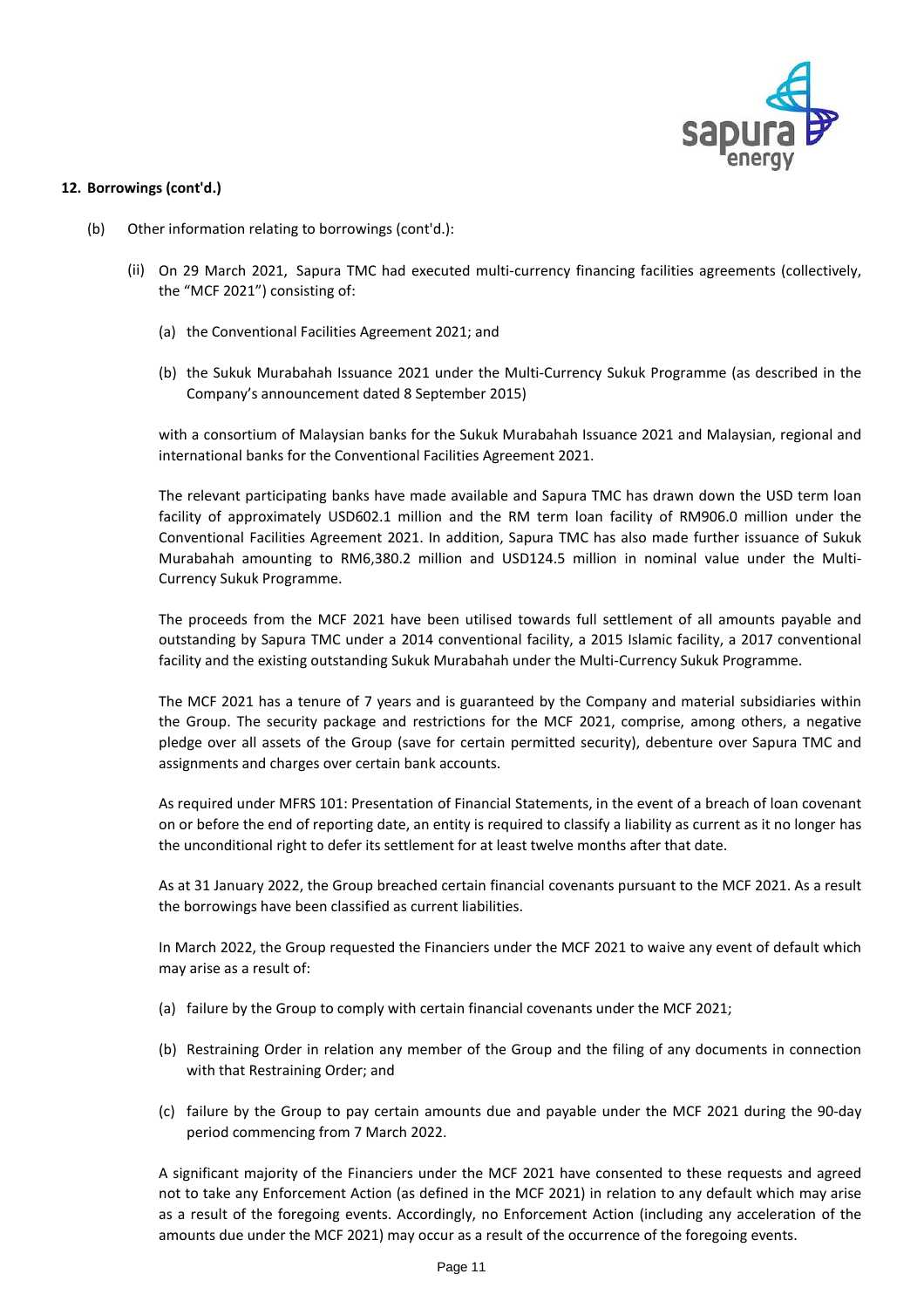

### **12. Borrowings (cont'd.)**

- (b) Other information relating to borrowings (cont'd.):
	- (iii) On 22 June 2021, the Company through its wholly-owned subsidiary , Sapura TMC had;
		- (a) made a lodgement to the Securities Commission Malaysia ("SC") for the purpose of effecting the upsized and revised terms of the existing Multi-Currency Sukuk Programme, from up to RM7.0 billion in nominal value to up to RM10.0 billion in nominal value, established by Sapura TMC ("Sukuk Upsize") under the SC's new Guidelines on Unlisted Capital Market Products under the Lodge and Launch Framework; and
		- (b) duly executed the transaction documents for the Multi-Currency Sukuk Programme to reflect the Sukuk Upsize.

Upon lodgement with SC on 22 June 2021, the Multi-Currency Sukuk Programme has been upsized to up to RM10.0 billion in nominal value (or the equivalent of USD, converted at a notional exchange rate of USD1.00=MYR4.15, and will continue to be guaranteed by the Company and the identified material subsidiaries within the Group. The existing security package for the Multi-Currency Sukuk Programme which comprise a debenture over Sapura TMC and assignments and charges over certain bank accounts, shall remain unchanged.

The Sukuk Upsize is part of the Group's long-term capital management programme whereby the upsizing the limit of the Multi-Currency Sukuk Programme to up to RM10.0 billion in nominal value would provide additional headroom for lenders to participate in the Multi-Currency Sukuk Programme as an alternative funding platform for the Group moving forward.

### **13. Derivative financial instruments**

The Group has entered into Islamic Cross-Currency Swap ("ICRCS") contracts with various banks to hedge part of the Group's borrowings.

Details of the derivative outstanding at the reporting date are as follows:

|                                     | As at 31 January 2022 |                    | As at 31 January 2021 |                   |  |
|-------------------------------------|-----------------------|--------------------|-----------------------|-------------------|--|
|                                     | <b>Notional</b>       | <b>Liabilities</b> | <b>Notional</b>       | <b>Assets</b>     |  |
|                                     | Value                 | <b>Fair Value</b>  | Value                 | <b>Fair Value</b> |  |
|                                     | RM'000                | RM'000             | RM'000                | RM'000            |  |
| 5 years Islamic Cross-Currency Swap | 2,528,606             | (24, 644)          | 2,528,606             | 55,083            |  |

The cumulative amount in the cash flow hedge has been reclassified to profit or loss due to discontinuance of hedge accounting, upon completion of the refinancing on 31 March 2021. The ICRCS contracts remain in effect as at 31 January 2022.

On 7 March 2022, the 5 years ICRCS matured and in accordance to the ICRCS contracts, the 5 years ICRCS was settled. The financial impact of this settlement will be recognised in the financial year ending 31 January 2023.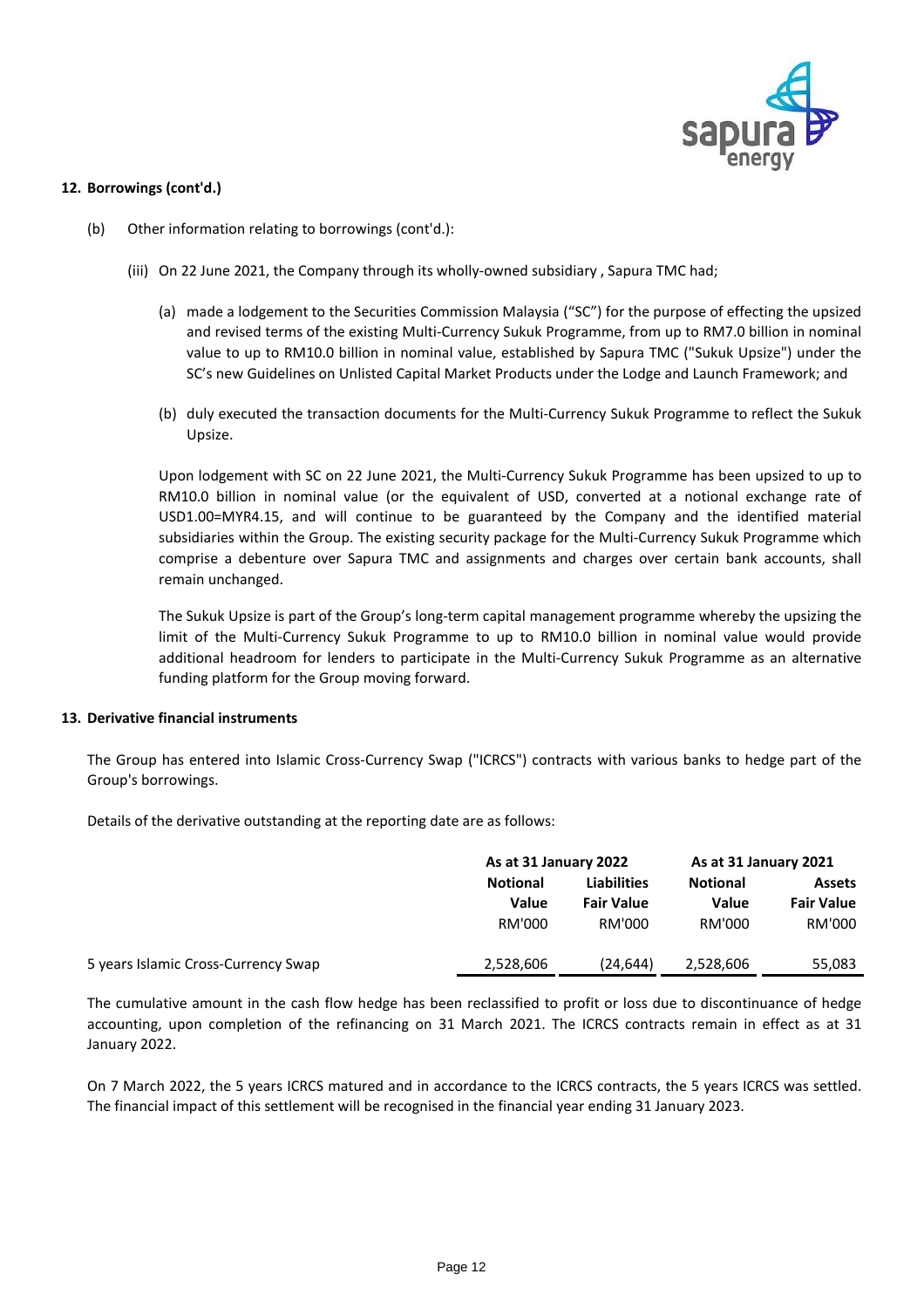

### **14. Material litigation**

### **(a) Sarku Engineering Services Sdn. Bhd.**

On 20 February 2006, Sarku Engineering Services Sdn. Bhd. ("SESSB"), a wholly owned subsidiary of the Company entered into a contract with Oil and Natural Gas Corporation Limited ("ONGC") for the performance of works by SESSB to revamp 26 well platforms located in Mumbai High South field offshore site ("Contract").

On 21 September 2012, SESSB commenced arbitration proceedings by filing a statement of claim against ONGC in relation to disputes pursuant to the Contract for a sum of Indian Rupee ("INR") 1,063,759,201 and USD123,819,632 (including interest, costs, losses and damages).

On 17 December 2012, ONGC has filed their reply to the Statement of Claim. No counter claims have been filed by ONGC. Documents and witness statements have been filed.

Examination in chief took place in January 2014 whereby revised list of documents were exchanged and recorded.

The cross examination of ONGC's witness were on 22 to 24 December 2014 and 5 to 6 January 2015.

In January 2018 and February 2018 sittings, SESSB have concluded its arguments on each of the claims filed before the tribunal. On 5 February 2018, submissions were made by SESSB's external counsel and thereafter arguments were closed.

ONGC counsel commenced their arguments in defence on 6 February 2018 and continued on the 2 to 4 May 2018. They concluded their arguments in the said sittings and handed over written note of their arguments.

SESSB has instructed its solicitors to file an appeal against the award dated 30 November 2019. Proceedings continued on the 21, 22 and 23 November 2018 with submissions from SESSB's counsel. The tribunal heard ONGC's counsel present its submissions on 12 and 13 February 2019. Final written submission has been submitted to arbitrators on 15 April 2019. ONGC presented its submissions on 31 July 2019. SESSB was awarded the sum of USD3,009,789 by the arbitral tribunal, comprised of work done of USD1,983,521 (subject to 4.368% withholding tax to be deducted by ONGC) and interest of USD1,026,267 (subject to income tax of 43.68%).

SESSB has been advised by its solicitors, that SESSB has reasonably strong grounds to appeal against the arbitral tribunal's decision. The following are reasons provided by its solicitors as grounds of appeal against the arbitral tribunal's award.

- (i) The arbitral tribunal had failed to consider the record and detailed written and oral submissions on behalf of SESSB in arriving at its findings while rejecting most of SESSB's claims and that they had made an error in rejecting the claims; and
- (ii) There were instances of procedural irregularities in the arbitration in favour of ONGC which may lead to a successful challenge of the award in the courts.

ONGC has since filed an application to the tribunal disputing the computation of the award and seeking a correction of the amounts awarded in respect of the interest portion of the award.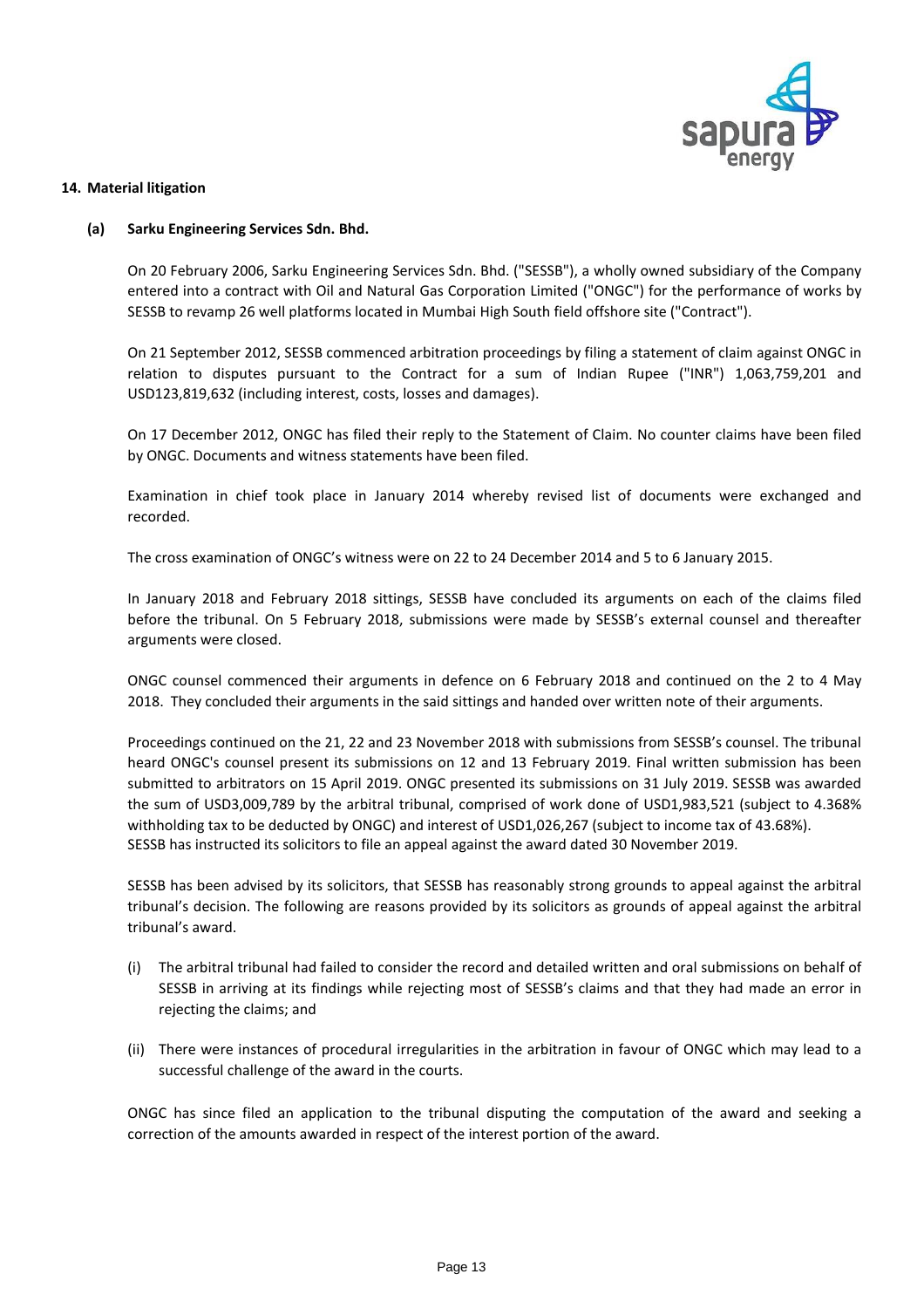

### **(a) Sarku Engineering Services Sdn. Bhd. (cont'd.)**

The application of ONGC for correction of the errors in the award was allowed by the tribunal on 29 August 2020. The total amount payable by ONGC as per the Final Award is USD413,037 ("Final Award"). The tribunal initially awarded SESSB a sum of USD3,009,789 ("First Award"). The difference between the First Award and the Final award is in the sum of USD2,596,752. Parties will have 90 days from the date of the Final Award to file an appeal to the courts.

SESSB's solicitor has accordingly advised that the Tribunal's decision will not affect SESSB's position in respect of its challenge to the Final Award and as such, SESSB has instructed the counsel in charge for this matter to file an appeal against the Final Award dated 29 August 2020. The Appeal was duly filed on 8 December 2020. The matter is now pending admission stage where it is to be listed for hearing upon filing of the Petition.

For the sums awarded to SESSB under the Final Award which are not being appealed against, a Letter of Demand was issued to ONGC on 7 May 2021 to demand for the sum of INR19,693,815 and USD146,904.

In relation to SESSB's letter of demand dated 7 May 2021, ONGC responded on 12 May 2021, acknowledging SESSB's demand and requested for information on SESSB's Withholding Tax Order and GST registration details. A response has been issued by SESSB to ONGC on 16 November 2021 appending the documents requested by ONGC i.e. the Withholding Tax Order and Invoices for the sums demand. ONGC then responded on 16 December 2021 by requesting for further information relating to SESSB's GST Registration and SESSB's account to which SESSB has reverted with the requested information. ONGC's latest response on 17 January 2022 is also seeking for further information in relation to the tax component of the awarded sum under the Final Award. SESSB is liaising internally to address ONGC's latest request and prepare an appropriate response.

As of 17 March 2022, with regards to the appeal in the Mumbai High Court filed by SESSB on 8 December 2020 against the Final Award, the matter has yet to be listed for hearing.

#### **(b) Sapura Fabrication Sdn. Bhd.**

On 18 March 2011, Sapura Fabrication Sdn. Bhd. ("SFSB"), a wholly-owned subsidiary of the Company entered into a contract with Petrofac (Malaysia) Limited ("PML") to provide works for the engineering, procurement and construction of well head platforms for the Cendor Phase 2 Development Project and the Cendor field is located in Block PM 304 in the Malaysian sector of the South China Sea ("Contract").

On 26 March 2018, SFSB received a commencement request from PML to formally initiate a claim by way of arbitration proceedings at the Asian International Arbitration Centre for damages amounting to a sum of USD9,558,003 and RM16,785,227 vide its Re-amended Point of Claims in relation to disputes arising from the Contract. PML has alleged breach of riser height requirements and preservation obligations by SFSB. The claim by PML was made separately in two currencies as the claim is based on the rates and currencies prescribed in the Contract.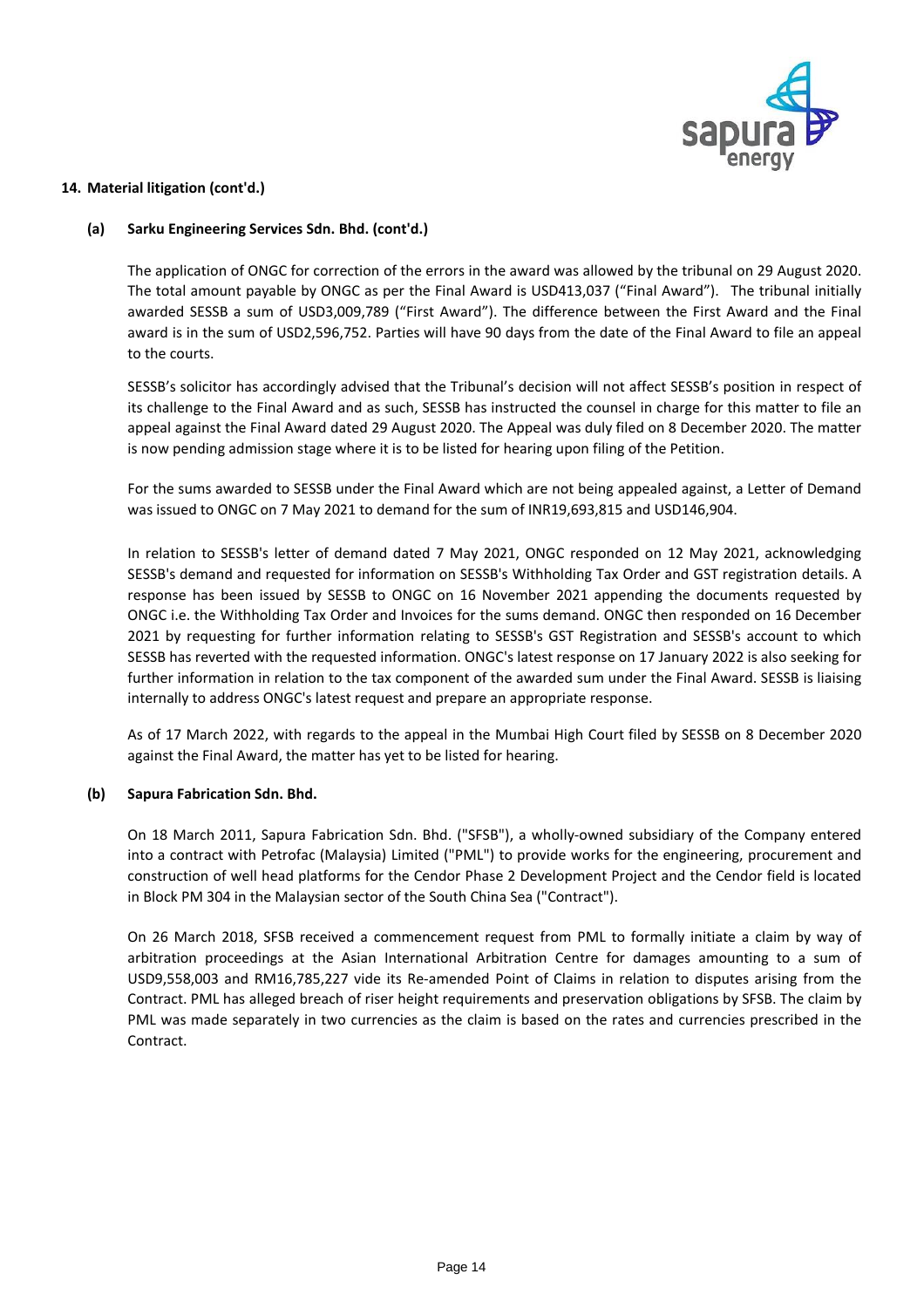

#### **(b) Sapura Fabrication Sdn. Bhd. (cont'd.)**

On 26 April 2018, SFSB responded to PML's claim and made a counter claim for a total amount of RM13,521,495.

The arbitrators have been appointed and parties had attended the first arbitration meeting on 21 July 2018. PML has filed their Points of Claim on 21 September 2018 and SFSB has filed its Defence and Counterclaim on 3 December 2018. Subsequently, PML submitted their Points of Reply and Defence to Counterclaim on 4 February 2019. PML has requested to amend their Point of Claim and the same was filed on 8 March 2019. SFSB's rejoinder is due on 18 March 2019 and the same was filed on the said date. The deadline for parties to exchange bundle of documents was on 5 April 2019 and any request for discovery/disclosure has been filed on 9 May 2019. The documents ordered to be produced by SFSB was produced on 12 September 2019. On the other hand, the documents ordered to be produced by PML were partially tendered on 23 September 2019. Witness Statements have been filed on 15 November 2019 and the rebuttal witness statements are to be filed by 15 December 2019.

The hearing proceeded on 26, 27 and 28 April 2021 as scheduled with 2 of PML's witnesses giving their evidences. The hearing will continue on the following dates:

- (i) 26, 27, 28 & 31 April 2021;
- (ii) 3, 4, 5, 6, 7 & 10 May 2021;
- (iii) 20 September 2021 to 24 September 2021;
- (iv) 27 September 2021 to 1 October 2021; and
- (v) 4 October 2021 to 6 October 2021.

During the case management fixed on 6 April 2021, the tribunal has vacated May 2021 dates as two of the PML's witnesses are unable to attend the upcoming April 2021 and May 2021 tranche of hearing dates due to their work arrangement.

The hearing proceeded on the following dates as scheduled:

- (i) 20 September 2021 to 24 September 2021;
- (ii) 27 September 2021 to 1 October 2021;
- (iii) 4, 6, 7 and 8 October 2021; and
- (iv) 13 November 2021.

The hearing dates scheduled in January and February 2022 were vacated and the Tribunal has fixed the following dates for continued hearing:

- (i) 25 April 2022 to 29 April 2022;
- (ii) 17 May 2022 to 20 May 2022;
- (iii) 8 August 2022 to 12 August 2022; and
- (iv) 15 August 2022 to 19 August 2022.

Further hearing dates are scheduled as set out below:

- (i) 24 January 2022 to 28 January 2022;
- (ii) 7 February 2022 to 11 February 2022; and
- (iii) 17 May 2022 to 20 May 2022.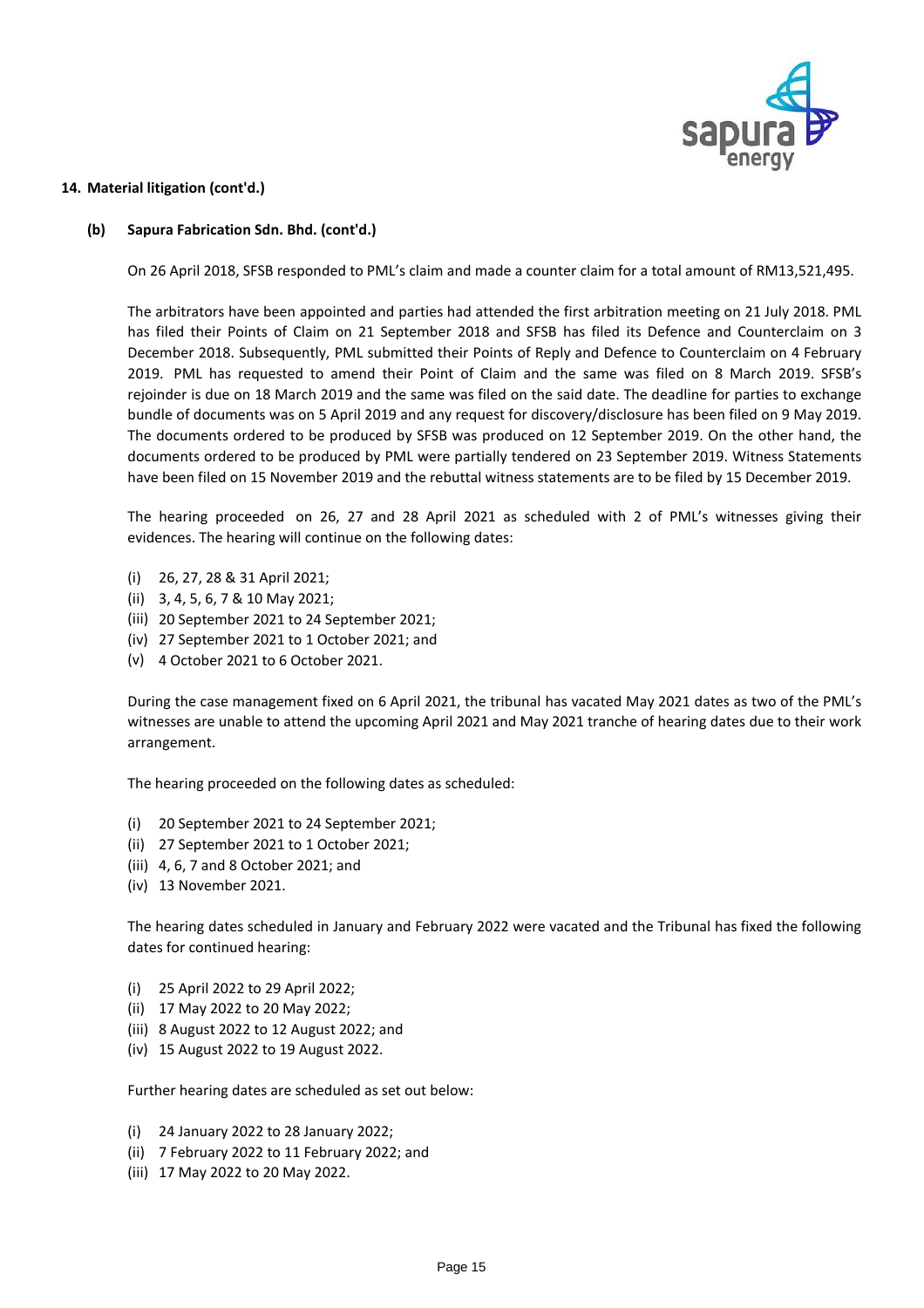

#### **(c) Sapura Energy do Brasil Ltda.**

On 5 January 2020, Sapura Energy Berhad's subsidiary, Sapura Energy do Brasil Ltda. ("SE Brasil"), commenced arbitration proceedings against Centrais Elétricas de Sergipe S.A. ("CELSE") of Brazil. The arbitration is to resolve disputes arising out of an Engineering, Procurement, Construction and Installation Contract ("Contract") dated 20 November 2017.

SE Brasil had completed the works under the Contract in November 2019.

Due to unresolved disputes such as non-payment of milestone payments and non-payment of variation orders, SE Brasil commenced the arbitration proceedings against CELSE, which is conducted at the International Court of Arbitration in Sao Paulo, Brazil, under the International Chamber of Commerce (ICC) Arbitration Rules. The arbitration tribunal comprises of 3 arbitrators. Chairman for the arbitration proceeding has been appointed.

- (a) SE Brasil filed their Statement of Claims for the sum of USD84,606,035 on 29th March 2021.
- (b) Celse filed Respondent's Statement of Claims for the sum of USD89,799,186.10 on 29th March 2021.
- (c) SE Brasil filed Claimant's and Additional Party's Statement of Defense against Respondent's Statement of Claim on 28th May 2021.
- (d) Celse filed Respondent's Statement of Defense against Claimant's Statement of Claim on 28th May 2021.
- (e) SE Brasil filed Claimant's Reply on 28th June 2021.
- (f) Celse filed Respondent's Reply on 28th June 2021.
- (g) SE Brasil filed Claimant's and Additional Party's Rejoinder on 28th July 2021.
- (h) Celse filed Respondent's Rejoinder on 28th July 2021.

Issues to be determined by the Arbitral Tribunal, witness statements and request for additional evidence was submitted on 27th September 2021.

- (a) On 30 September 2021, Sapura requested for leave to file expert rebuttal.
- (b) On 10 November 2021, leave for Sapura to file expert rebuttal was granted.
- (c) Sapura filed rebuttal to Technomar report on 10 December 2021.

The arbitral tribunal is now fully constituted following the ICC's confirmation of CELSE's third nominee. Evidentiary hearing was conducted on 26 January 2022. Parties are now awaiting further instruction from the Arbitral Tribunal on the next steps of the proceedings and on the additional evidence requested by parties.

CELSE's counter claim against SE Brasil amounted to USD89,799,186 are in respect of delay penalties, damages and/or expenses due to failure to perform the contract, breach of warranty provision and claim for warranty extension items which CELSE had or will have to perform correction given SE Brasil's inaction.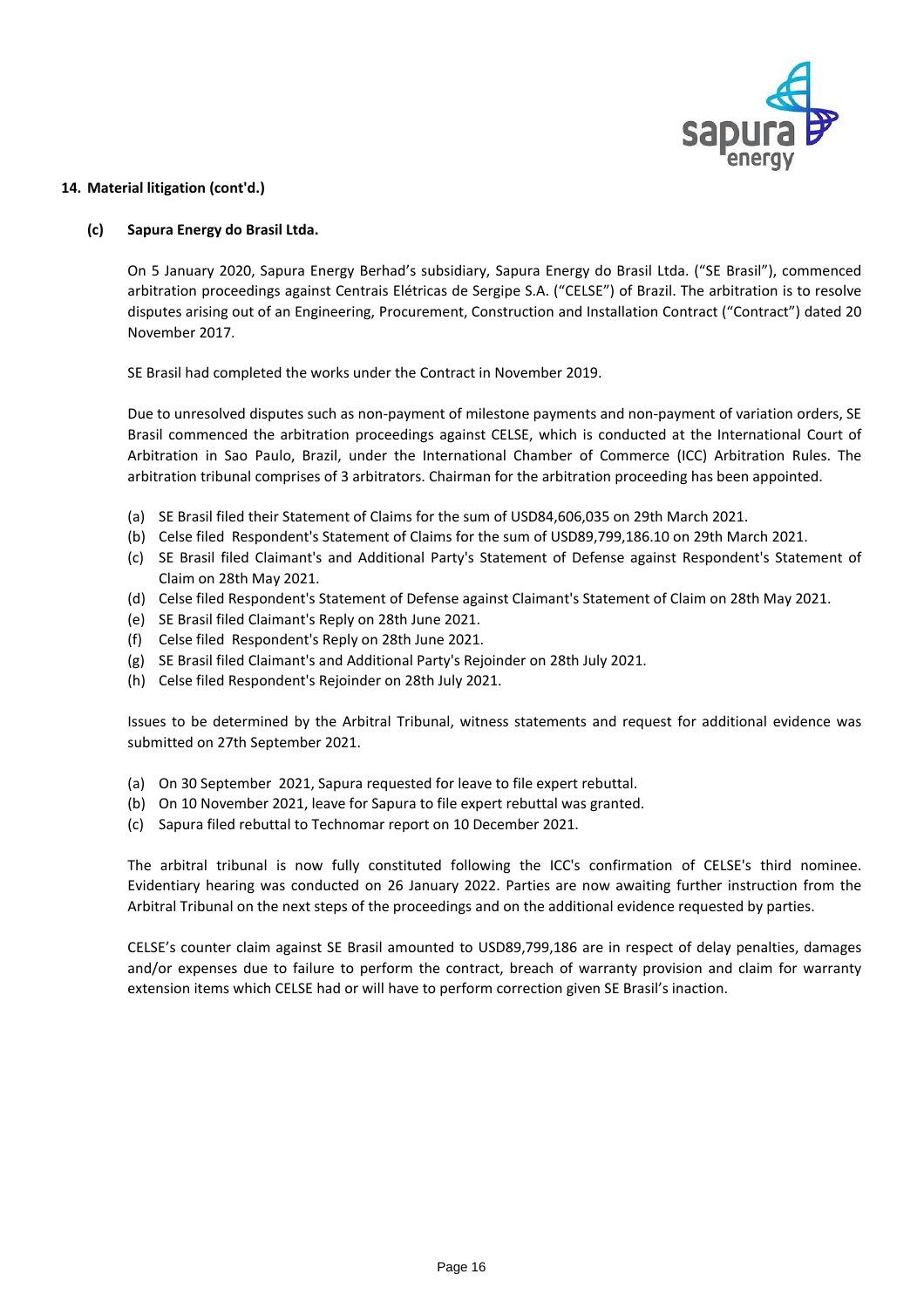

# **(d) Winding up petitions**

The following are the list and status of the Winding Petitions served to the Group and its subsidiaries. On 10 March 2022, in view of the Restraining Order obtained by the Group, the case management and hearing of the Petitions will be vacated as the winding up proceedings will be stayed for three months.

| No.            | Case No.    | Plaintiff/              | Defendant/    | <b>Amount Claim</b> | <b>Status</b>                                    |
|----------------|-------------|-------------------------|---------------|---------------------|--------------------------------------------------|
|                |             | <b>Petitioner</b>       | Respondent    |                     | i) Winding up petition date                      |
|                |             |                         |               |                     | ii) Case management and hearing dates            |
| $\mathbf{1}$   |             | (BA-28NCC- Sun Hardware | Sapura        | RM70,597.63         | i) 15 December 2021                              |
|                | 634-        | Enterprise Sdn          | Fabrication   |                     | ii) 17 January 2022 and 10 March 2022            |
|                | 12/2021)    | <b>Bhd</b>              | Sdn. Bhd.     |                     | - Notice of discontinuance has been filed on 4   |
|                |             |                         |               |                     | March 2022 and the winding up petition has       |
|                |             |                         |               |                     | been withdrawn.                                  |
| $\overline{2}$ | (BA-28NCC-  | Hycotech Sdn            | Sapura        |                     | RM5,394,065.00  i) 17 December 2021              |
|                | 638-        | <b>Bhd</b>              | Offshore      |                     | ii) 17 February 2022 and 9 March 2022            |
|                | 12/2021)    |                         | Sdn. Bhd.     |                     | - Court has scheduled 22 April 2022 for the      |
|                |             |                         |               |                     | hearing of the Order 14A and Striking Out        |
|                |             |                         |               |                     | Application, and for the hearing of the Petition |
|                |             |                         |               |                     | itself.                                          |
| 3              | (WA-28NCC-  | Perdana                 | Sapura        |                     | RM6,743,512.88  i) 20 December 2021              |
|                | $920 -$     | Nautika Sdn             | Offshore      |                     | ii) 22 February 2022 and 27 April 2022           |
|                | 12/2021)    | <b>Bhd</b>              | Sdn. Bhd.     |                     |                                                  |
| $\overline{4}$ | (WA-28NCC-  | Perdana                 | Sapura        |                     | RM3,631,110.78  i) 20 December 2021              |
|                | $921 -$     | Nautika Sdn             | Pinewell Sdn. |                     | ii) 23 February 2022 and 26 April 2022           |
|                | 12/2021)    | <b>Bhd</b>              | Bhd.          |                     |                                                  |
| 5              | (BA-28NCC-  | Hycotech Sdn            | Sapura        | RM820,931.30        | i) 20 December 2021                              |
|                | 639-        | <b>Bhd</b>              | Pinewell Sdn. |                     | ii) 28 February 2022 and 9 March 2022            |
|                | 12/2021)    |                         | Bhd.          |                     | - Petitioner informed the Court during the       |
|                |             |                         |               |                     | hearing on 9 March 2022 the Petitioner wishes    |
|                |             |                         |               |                     | to withdraw the petition.                        |
|                |             |                         |               |                     | - However, another creditor has appeared as a    |
|                |             |                         |               |                     | supporting creditor during the hearing on 9      |
|                |             |                         |               |                     | March 2022, and the Court directed the           |
|                |             |                         |               |                     | creditor to file its formal application to be    |
|                |             |                         |               |                     | substituted as the petitioner within 14 days.    |
|                |             |                         |               |                     |                                                  |
| 6              | (BA-28NCC-  | <b>Fast Global</b>      | Sapura        | RM1,148,984.89      | i) 13 January 2022                               |
|                | 27-01/2022) | <b>Link Services</b>    | Subsea        |                     | ii) 14 February 2022 and 12 April 2022           |
|                |             |                         | Services Sdn. |                     |                                                  |
|                |             |                         | Bhd.          |                     |                                                  |
| $\overline{7}$ | (BA-28NCC-  | Mectra                  | Sapura        | RM110,483.51        | i) 17 January 2022                               |
|                | 31-01/2022) | Synergy (M)             | Subsea        |                     | ii) 17 February 2022 and 20 April 2022           |
|                |             | Sdn Bhd                 | Services Sdn. |                     |                                                  |
|                |             |                         | Bhd.          |                     |                                                  |
| 8              | (BA-28NCC-  | Equatorial              | Sapura        | USD226,760.41       | i) 25 January 2022                               |
|                | 68-01/2022) | Marine Fuel             | Offshore      | and                 | ii) 28 February 2022 and 25 April 2022           |
|                |             | Management              | Sdn. Bhd.     | SGD15,664.80        |                                                  |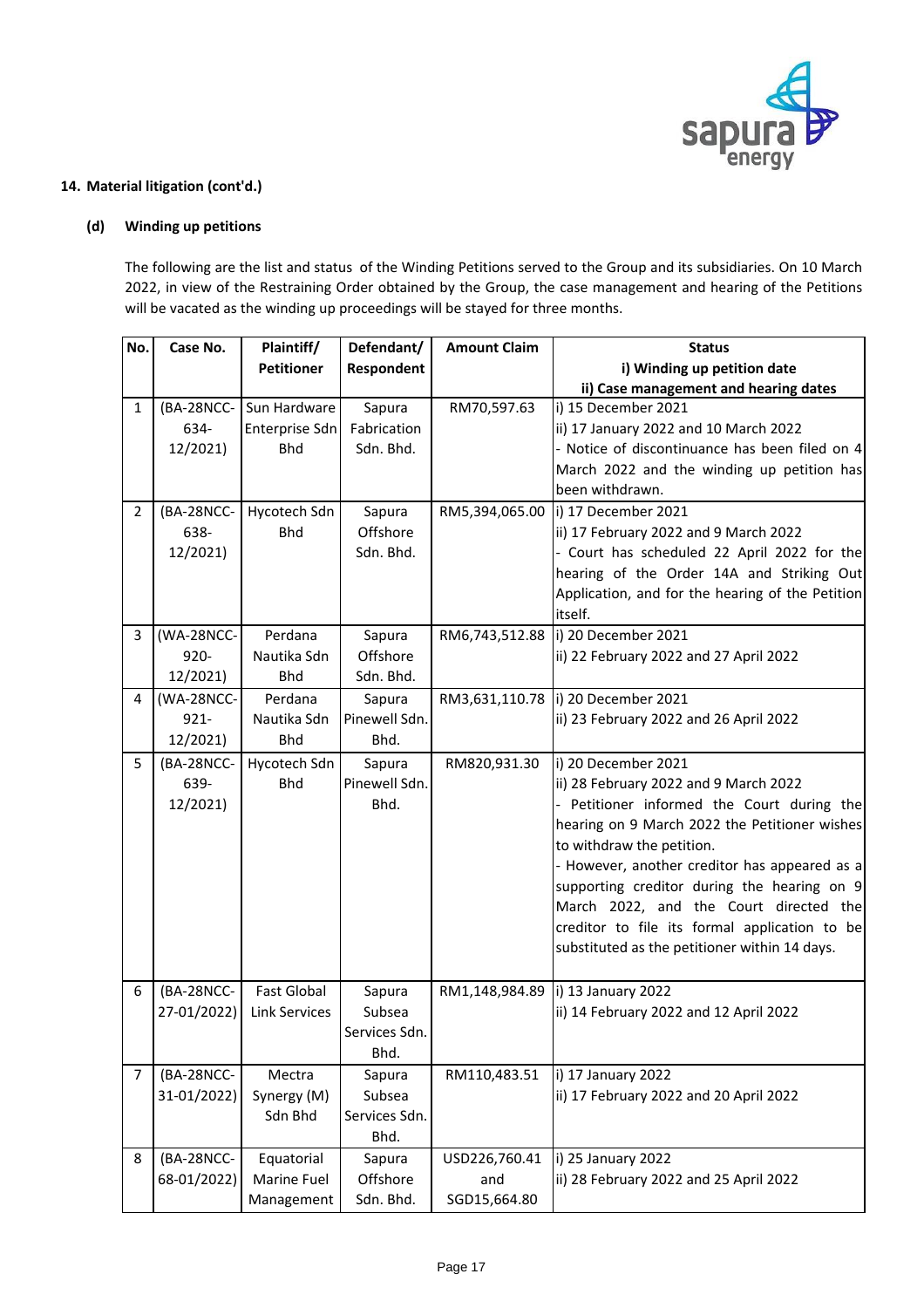

# **(d) Winding up petitions (cont'd.)**

| No. | Case No.    | Plaintiff/                | Defendant/    | <b>Amount Claim</b> | <b>Status</b>                          |
|-----|-------------|---------------------------|---------------|---------------------|----------------------------------------|
|     |             | <b>Petitioner</b>         | Respondent    |                     | i) Winding up petition date            |
|     |             |                           |               |                     | ii) Case management and hearing dates  |
| 9   | (BA-28NCC-  | <b>DTEC</b>               | Sapura        |                     | RM15,000,000.00  i) 27 January 2022    |
|     | 72-01/2022) | Engineering               | Project       |                     | ii) 28 February 2022 and 25 April 2022 |
|     |             | and                       | Services Sdn. |                     |                                        |
|     |             | Construction              | Bhd.          |                     |                                        |
|     |             | Sdn Bhd                   |               |                     |                                        |
| 10  | (BA-28NCC-  | Dura                      | Sapura        | RM6,964,486.20      | i) 7 February 2022                     |
|     | 83-02/2022) | International             | Fabrication   |                     | ii) 10 March 2022 and 18 May 2022      |
|     |             | Sdn Bhd                   | Sdn. Bhd.     |                     |                                        |
| 11  |             | (BA-28NCC- Astro Offshore | Sapura        | USD191,306.36       | i) 7 February 2022                     |
|     | 87-02/2022) | Pte Ltd                   | Fabrication   | and                 | ii) 14 March 2022 and 19 May 2022      |
|     |             |                           | Sdn. Bhd.     | USD16,772.06        |                                        |
| 12  | (BA-28NCC-  | <b>Public Crane</b>       | Sapura        | RM6,268,484.72      | i) 9 February 2022.                    |
|     | 92-02/2022) | Heavy                     | Fabrication   |                     | ii) 14 March 2022 and 19 May 2022      |
|     |             | Equipment                 | Sdn. Bhd.     |                     |                                        |
|     |             | Sdn Bhd                   |               |                     |                                        |
| 13  | (WA-28NCC-  | <b>MMA</b>                | Sapura        | RM2,194,930.39      | i) 14 February 2022                    |
|     | $111 -$     | Offshore                  | Pinewell Sdn. |                     | ii) 15 March 2022 and 8 June 2022      |
|     | 02/2022     | Malaysia Sdn              | Bhd.          |                     |                                        |
|     |             | <b>Bhd</b>                |               |                     |                                        |
| 14  | (BA-28NCC-  | Icon Offshore             | Sapura        | RM4,020,085.47      | i) 25 February 2022                    |
|     | 119-        | Group Sdn                 | Offshore      |                     | ii) 17 March 2022 and 24 May 2022      |
|     | 02/2022     | <b>Bhd</b>                | Sdn. Bhd.     |                     |                                        |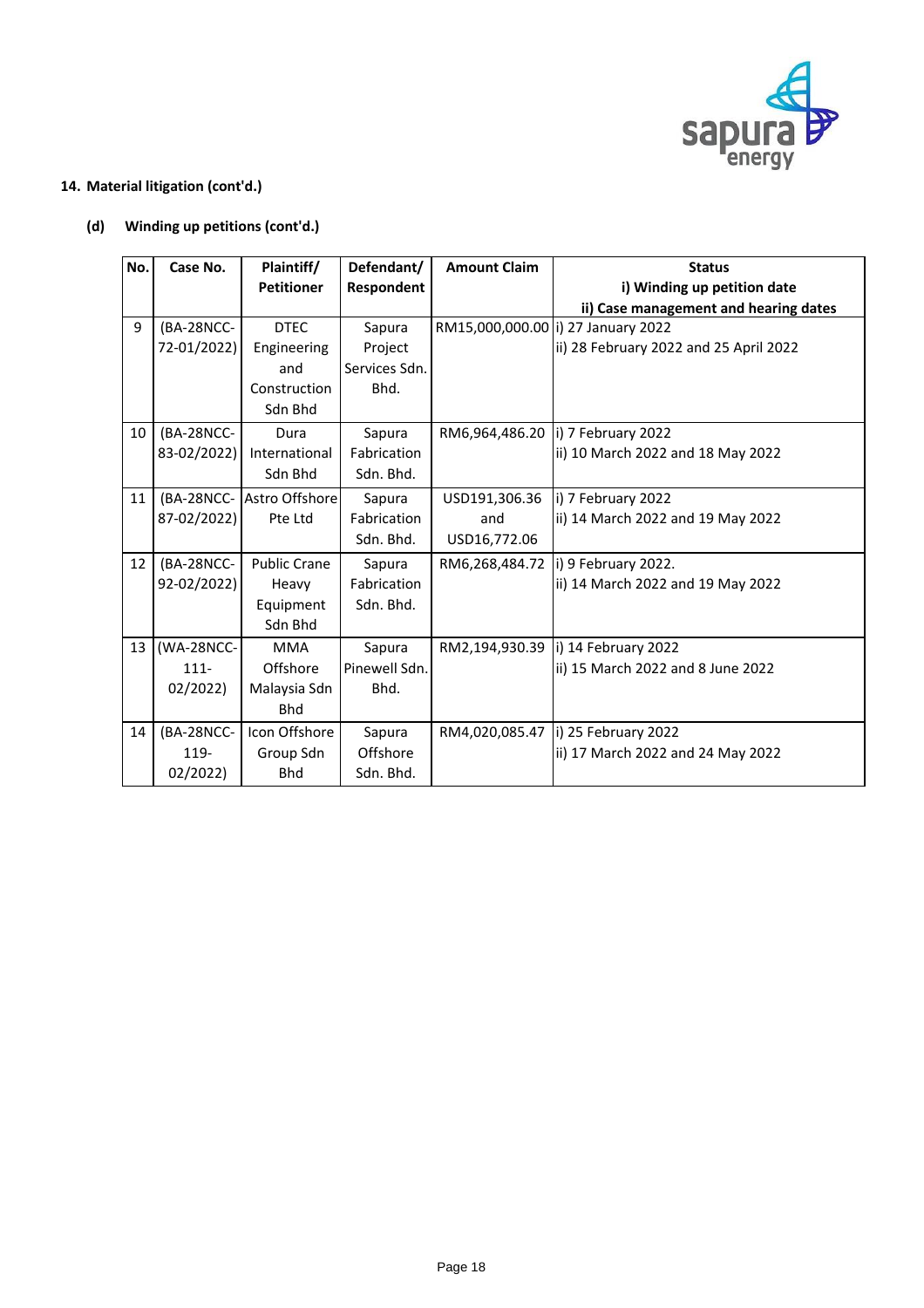

### **15. Review of Group Performance**

### **15.1 Current quarter vs. corresponding quarter of the preceding year**

|                                           | <b>Individual Quarter</b><br>Three months to |            |            |  |
|-------------------------------------------|----------------------------------------------|------------|------------|--|
|                                           | 31/01/2022<br>31/01/2021                     |            |            |  |
|                                           | RM'000                                       | RM'000     | %          |  |
| Revenue                                   | 453,142                                      | 1,443,544  | (68.6)     |  |
| Operating (loss)/profit                   | (971, 072)                                   | 87,246     | ( > 100.0) |  |
| Loss before taxation and impairment       | (1,220,472)                                  | (180, 276) | ( > 100.0) |  |
| Loss before taxation                      | (6,614,193)                                  | (180, 276) | ( > 100.0) |  |
| Loss after taxation                       | (6,617,613)                                  | (215, 313) | ( > 100.0) |  |
| Loss attributable to owners of the Parent | (6,612,586)                                  | (216, 026) | (>100.0)   |  |

The Group's revenue of RM453.1 million was RM990.4 million lower than RM1,443.5 million in the corresponding quarter of the preceding year ("Q4 FY2021"), primarily due to lower percentage of completion recognised in the current quarter resulting from recognition of foreseeable losses and higher project costs in the Engineering and Construction ("E&C") business segment.

The Group recorded a loss before taxation of RM6,614.2 million in the current quarter, compared to a loss before taxation of RM180.3 million in Q4 FY2021.

In the current quarter, the Group has made provision for impairment on goodwill on consolidation of RM3,289.9 million (Q4 FY2021: Nil) and provision for impairment on property, plant and equipment of RM2,103.8 million (Q4 FY2021: Nil).

The Group recorded a loss before taxation and impairment of RM1,220.5 million, which was higher by RM1,040.2 million compared to a loss before taxation and impairment of RM180.3 million in Q4 FY2021, mainly due to provision for foreseeable losses and higher project costs recognised during the quarter.

### **15.2 Current year vs. corresponding preceding year**

|                                           | <b>Cumulative Quarter</b><br><b>Twelve months to</b> |                      |            |  |
|-------------------------------------------|------------------------------------------------------|----------------------|------------|--|
|                                           | 31/01/2022                                           | <b>Changes</b>       |            |  |
|                                           | RM'000                                               | 31/01/2021<br>RM'000 | %          |  |
| Revenue                                   | 4,126,771                                            | 5,347,822            | (22.8)     |  |
| Operating (loss)/profit                   | (2, 216, 771)                                        | 818,337              | ( > 100.0) |  |
| Loss before taxation and impairment       | (3, 191, 681)                                        | (31, 725)            | ( > 100.0) |  |
| Loss before taxation                      | (8,797,402)                                          | (31, 725)            | (>100.0)   |  |
| Loss after taxation                       | (8,899,887)                                          | (160, 252)           | ( > 100.0) |  |
| Loss attributable to owners of the Parent | (8,895,893)                                          | (160, 870)           | (>100.0)   |  |

The Group's revenue of RM4,126.8 million was 22.8% lower than the corresponding year of RM5,347.8 million, primarily due to the lower percentage of completion recognised in the current year resulting from recognition of foreseeable losses and higher project costs in the E&C business segment.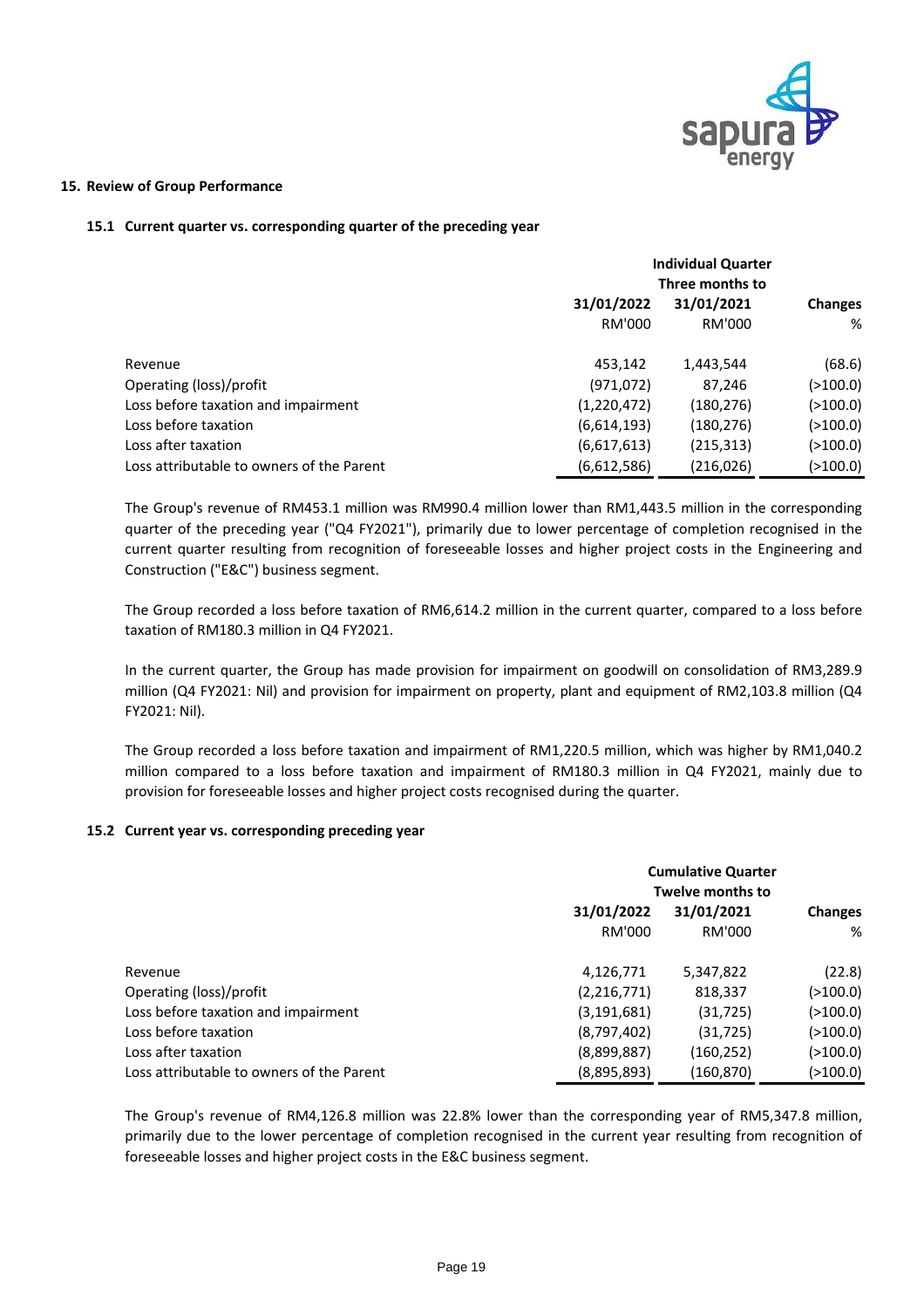

### **15. Review of Group Performance (cont'd.)**

### **15.2 Current year vs. corresponding preceding year (cont'd.)**

In the current year, the Group recorded a loss before taxation of RM8,797.4 million, compared to a loss before taxation of RM31.7 million in the corresponding year.

In the current year, the Group has made provision for impairment on goodwill on consolidation of RM3,289.9 million (FY2021: Nil) and provision for impairment on property, plant and equipment of RM2,315.8 million (FY2021: Nil).

In the current year, the Group recorded a loss before taxation and impairment of RM3,191.7 million which was lower by RM3,160.0 million compared to a loss before taxation and impairment of RM31.7 million in the corresponding year primarily due to provision for foreseeable losses, higher project costs and lower share of profit from associates and joint ventures.

### **15.3 Current quarter vs. immediate preceding quarter**

|                                           | <b>Individual Quarter</b> |                |            |  |
|-------------------------------------------|---------------------------|----------------|------------|--|
|                                           | Three months to           |                |            |  |
|                                           | 31/01/2022                | <b>Changes</b> |            |  |
|                                           | RM'000                    | RM'000         | %          |  |
| Revenue                                   | 453,142                   | 1,455,920      | (68.9)     |  |
| Operating loss                            | (971, 072)                | (215, 137)     | ( > 100.0) |  |
| Loss before taxation and impairment       | (1,220,472)               | (649, 169)     | (88.0)     |  |
| Loss before taxation                      | (6,614,193)               | (649, 169)     | ( > 100.0) |  |
| Loss after taxation                       | (6,617,613)               | (668, 104)     | ( > 100.0) |  |
| Loss attributable to owners of the Parent | (6,612,586)               | (669,342)      | (>100.0)   |  |

The Group's revenue of RM453.1 million was 68.9% lower than the immediate preceding quarter ("Q3 FY2022") of RM1,455.9 million, primarily due to the lower percentage of completion recognised in the current quarter resulting from recognition of foreseeable losses and higher project costs in E&C business segment.

In the current quarter, the Group recorded a loss before taxation of RM6,614.2 million which was RM5,965.0 million higher than a loss before taxation of RM649.2 million in Q3 FY2022.

The Group has made provision for impairment on goodwill on consolidation of RM3,289.9 million (Q3 FY2022: Nil) and provision for impairment on property, plant and equipment of RM2,103.8 million (Q3 FY2022: RM212.0 million) in the current quarter.

In the current quarter, the Group recorded a loss before taxation and impairment of RM1,220.5 million which was lower by RM571.3 million compared to a loss before taxation and impairment of RM649.2 million in Q3 FY2022 primarily due to provision for foreseeable losses, higher project costs and lower share of profit from associates and joint ventures.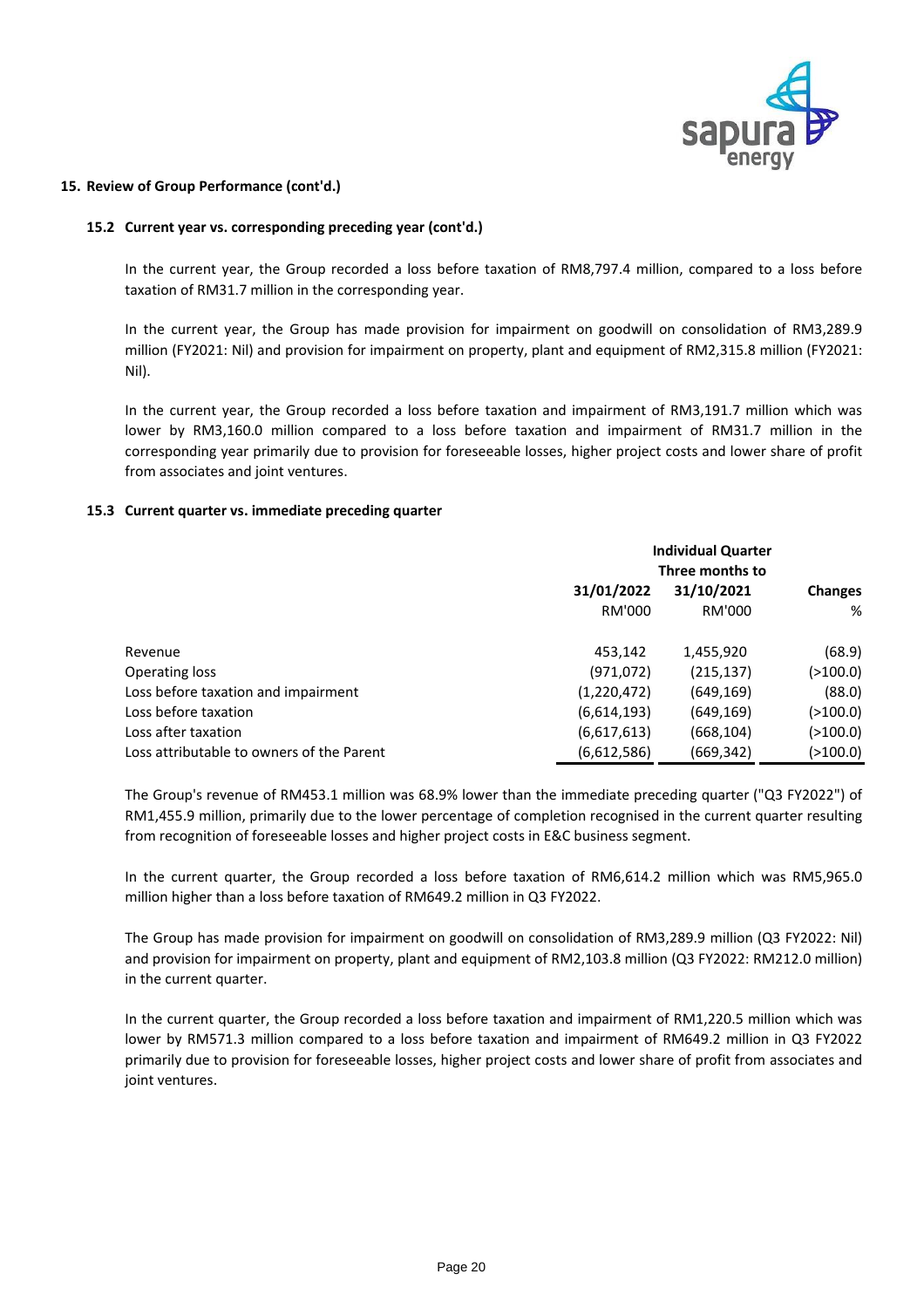

### **16. Segment information**

The Group previously organised its business activities into four major segments as follows:

- (i) Engineering and Construction ("E&C")
- (ii) Drilling;
- (iii) Exploration and Production ("E&P"); and
- (iv) Corporate

Effective from Financial Year 2022, the Group organised its businesses as follows:

- (i) Engineering and Construction ("E&C")
- (ii) Operations and Maintenance ("O&M")
- (iii) Drilling;
- (iv) Exploration and Production ("E&P"); and
- (v) Corporate

Following change in composition of operating segments, corresponding reclassifications have been made to the prior year's results for fair comparison of operational performance.

|                                      | Three months to 31/01/2022 |               |  |
|--------------------------------------|----------------------------|---------------|--|
|                                      |                            | <b>Loss</b>   |  |
|                                      | Revenue                    | before tax    |  |
|                                      | RM'000                     | RM'000        |  |
| E&C                                  | 142,395                    | (2,592,352)   |  |
| 0&M                                  | 98,244                     | (76, 660)     |  |
| <b>Drilling</b>                      | 263,669                    | (3,788,055)   |  |
| E&P                                  |                            | (19, 866)     |  |
|                                      | 504,308                    | (6, 476, 933) |  |
| Corporate expenses and eliminations  | (51, 166)                  | (137, 260)    |  |
| Group revenue / loss before taxation | 453,142                    | (6,614,193)   |  |

### **16.1 Current quarter vs. corresponding quarter of the preceding year**

|                           | Revenue<br>Three months to |            | (Loss)/profit before taxation<br>Three months to |             |            |                |
|---------------------------|----------------------------|------------|--------------------------------------------------|-------------|------------|----------------|
|                           | 31/01/2022                 | 31/01/2021 | <b>Changes</b>                                   | 31/01/2022  | 31/01/2021 | <b>Changes</b> |
|                           | RM'000                     | RM'000     | %                                                | RM'000      | RM'000     | %              |
| <b>Business Segments:</b> |                            |            |                                                  |             |            |                |
| E&C                       | 142,395                    | 1,163,264  | (87.8)                                           | (2,592,352) | 29,342     | ( > 100.0)     |
| 0&M                       | 98,244                     | 184,930    | (46.9)                                           | (76, 660)   | (39, 335)  | (94.9)         |
| <b>Drilling</b>           | 263,669                    | 166,973    | 57.9                                             | (3,788,055) | (61, 130)  | ( > 100.0)     |
| E&P                       |                            |            |                                                  | (19, 866)   | (12, 460)  | (59.4)         |
|                           | 504,308                    | 1,515,167  |                                                  | (6,476,933) | (83, 583)  |                |
| Corporate expenses        |                            |            |                                                  |             |            |                |
| and eliminations          | (51, 166)                  | (71, 623)  | 28.6                                             | (137, 260)  | (96, 693)  | (42.0)         |
| Group revenue/            |                            |            |                                                  |             |            |                |
| loss before taxation      | 453,142                    | 1,443,544  | (68.6)                                           | (6,614,193) | (180, 276) | ( > 100.0)     |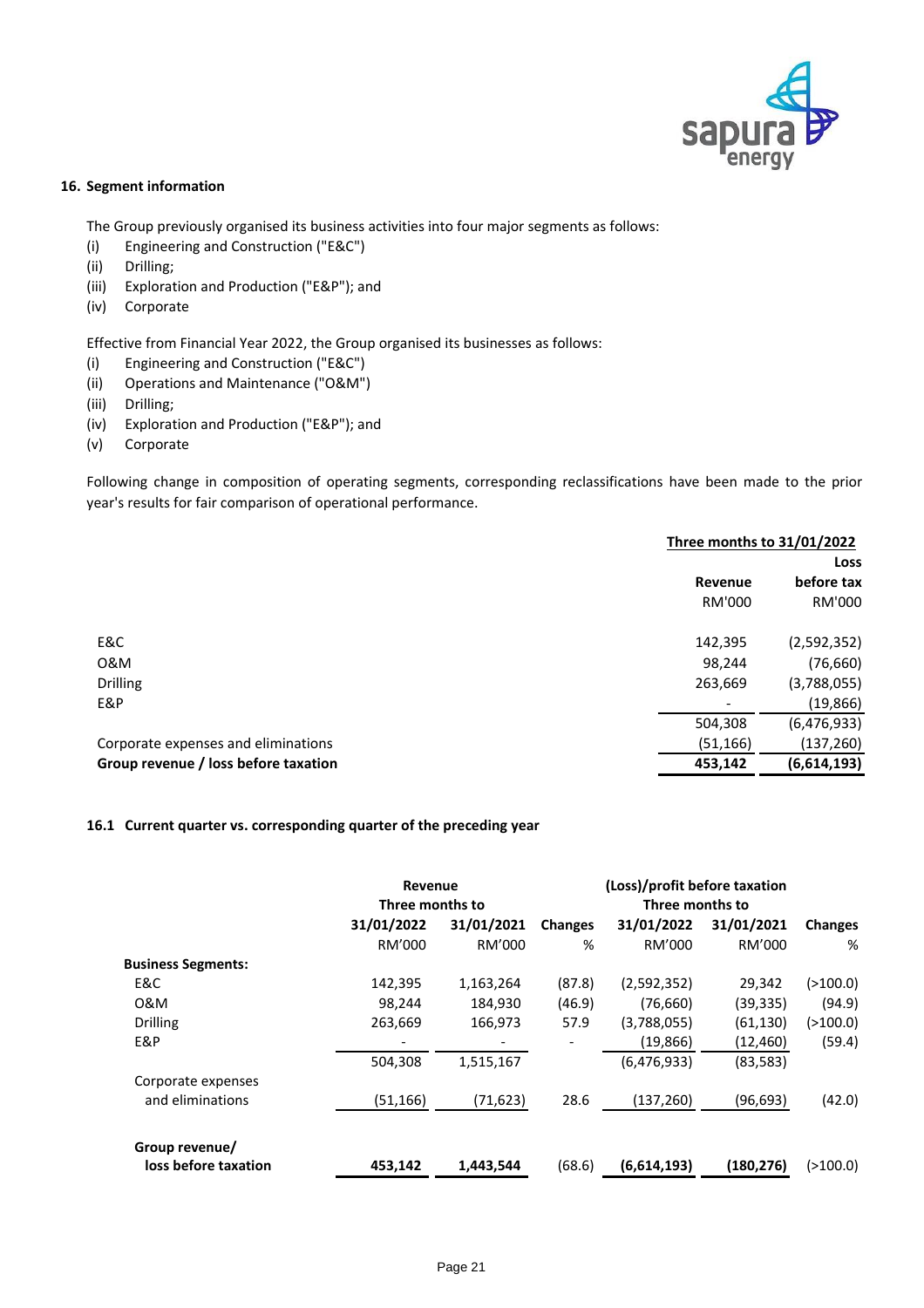

### **16.1 Current quarter vs. corresponding quarter of the preceding year (cont'd.)**

### **Business Segments:**

### **Engineering and Construction**

The segment recorded revenue of RM142.4 million, which was 87.8% lower than the revenue of RM1,163.3 million in Q4 FY2021, primarily due to the lower percentage of completion recognised in the current quarter resulting from recognition of foreseeable losses and higher project costs.

The segment recorded a loss before taxation of RM2,592.4 million which was lower by RM2,621.7 million compared to a profit before tax of RM29.3 million in Q4 FY2021.

The segment has made provision for impairment on goodwill on consolidation of RM1,621.5 million (Q4 FY2021: Nil) and provision for impairment on property, plant and equipment of RM72.5 million (Q4 FY2021: Nil) in the current quarter.

In the current quarter, the segment recorded a loss before taxation and impairment of RM898.4 million, which was lower by RM927.7 million compared to a profit before taxation and impairment of RM29.3 million in Q4 FY2021, mainly contributed by provision for foreseeable losses and higher project costs.

### **Operations and Maintenance**

The segment recorded revenue of RM98.2 million, which was 46.9% lower than the revenue of RM184.9 million in Q4 FY2021, primarily due to lower percentage of completion resulting from higher project costs in the current quarter.

The segment recorded a loss before taxation of RM76.7 million which was higher by RM37.3 million compared to a loss before taxation of RM39.3 million in Q4 FY2021.

The segment has made provision for impairment on property, plant and equipment of RM1.0 million (Q4 FY2021: Nil) in the current quarter.

In the current quarter, the segment recorded a loss before taxation and impairment of RM75.7 million, which was higher by RM36.4 million compared to a loss before taxation and impairment of RM39.3 million in Q4 FY2021, mainly contributed by higher project costs.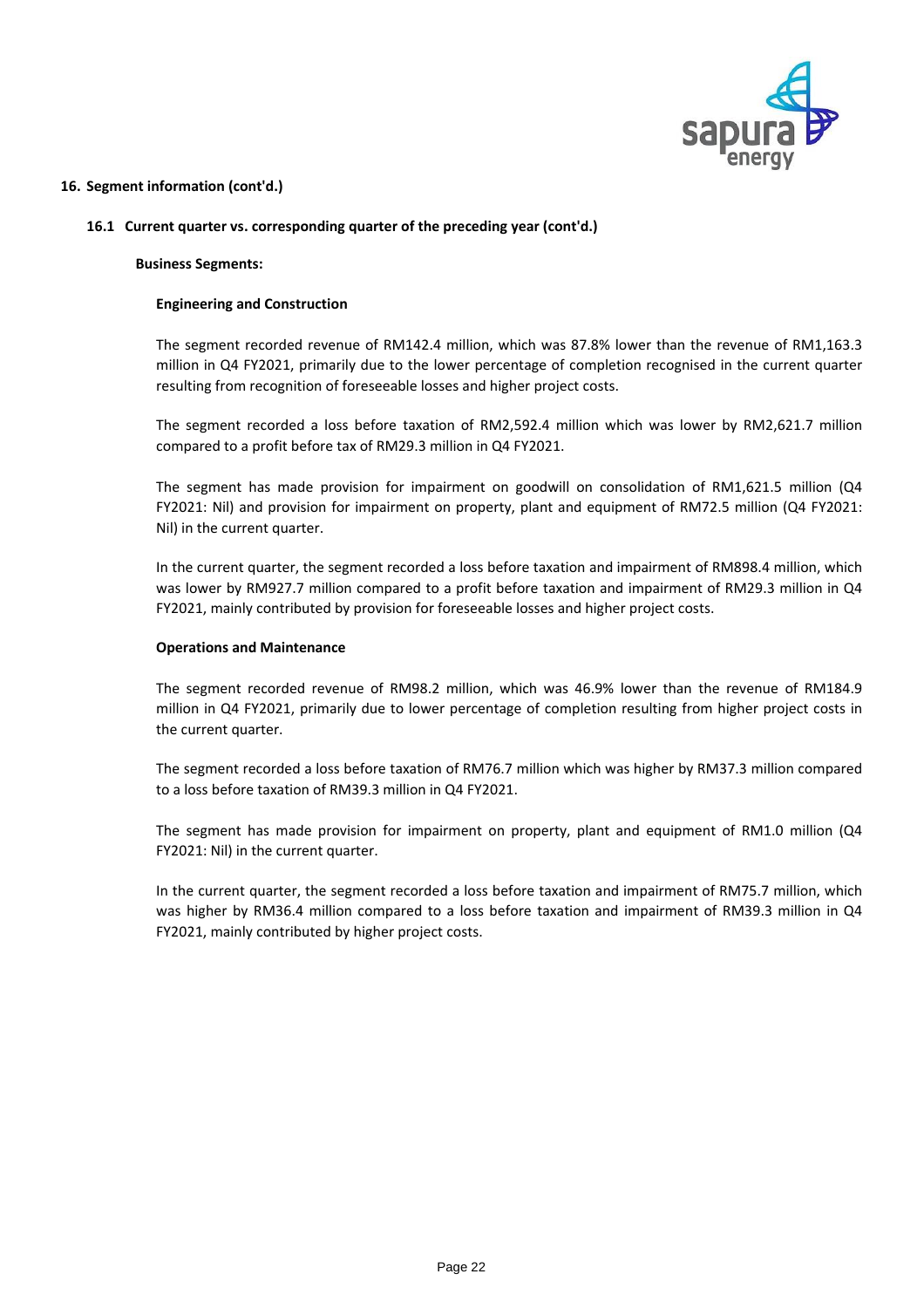

### **16.1 Current quarter vs. corresponding quarter of the preceding year (cont'd.)**

### **Business Segments (cont'd.):**

### **Drilling**

The segment's revenue for the current quarter of RM263.7 million was higher by RM96.7 million compared to the revenue of RM167.0 million in Q4 FY2021 mainly due to an increase in rig activities, commencement of integrated drilling services.

The segment recorded a loss before taxation of RM3,788.1 million, which was lower by RM3,727.0 million compared to RM61.1 million loss in Q4 FY2021.

In the current quarter, the segment has made provision for impairment on goodwill on consolidation of RM1,668.4 million (Q4 FY2021: Nil) and provision for impairment on property, plant and equipment of RM2,030.4 million (Q4 FY2021: Nil).

The segment recorded a loss before taxation and impairment of RM89.2 million, which was higher by RM28.1 million compared to RM61.1 million loss in Q4 FY2021 mainly due to additional cost recognised in current quarter.

### **Exploration and Production**

The segment recorded a loss before taxation of RM19.9 million, which was higher by 59.4% compared to a loss before taxation of RM12.4 million in Q4 FY2021 mainly due to higher share of loss, net of tax, contributed by certain wells been written off and impaired, offset with higher gas production during the current quarter.

### **16.2 Current year vs. corresponding preceding year**

|                           | <b>Revenue</b><br><b>Twelve months to</b> |            | (Loss)/profit before taxation<br>Twelve months to |               |            |                |
|---------------------------|-------------------------------------------|------------|---------------------------------------------------|---------------|------------|----------------|
|                           | 31/01/2022                                | 31/01/2021 | <b>Changes</b>                                    | 31/01/2022    | 31/01/2021 | <b>Changes</b> |
|                           | RM'000                                    | RM'000     | %                                                 | RM'000        | RM'000     | %              |
| <b>Business Segments:</b> |                                           |            |                                                   |               |            |                |
| E&C                       | 2,844,946                                 | 3,940,041  | (27.8)                                            | (4, 188, 316) | 396,659    | ( > 100.0)     |
| 0&M                       | 406,105                                   | 806,456    | (49.6)                                            | (261, 646)    | 91,239     | ( > 100.0)     |
| <b>Drilling</b>           | 1,033,374                                 | 728,443    | 41.9                                              | (3,793,887)   | (181, 345) | (>100.0)       |
| E&P                       |                                           |            |                                                   | (38,970)      | (39, 408)  | 1.1            |
|                           | 4,284,425                                 | 5,474,940  |                                                   | (8, 282, 819) | 267,145    |                |
| Corporate expenses        |                                           |            |                                                   |               |            |                |
| and eliminations          | (157, 654)                                | (127, 118) | (24.0)                                            | (514, 583)    | (298, 870) | (72.2)         |
| Group revenue/            |                                           |            |                                                   |               |            |                |
| loss before taxation      | 4,126,771                                 | 5,347,822  | (22.8)                                            | (8,797,402)   | (31, 725)  | ( > 100.0)     |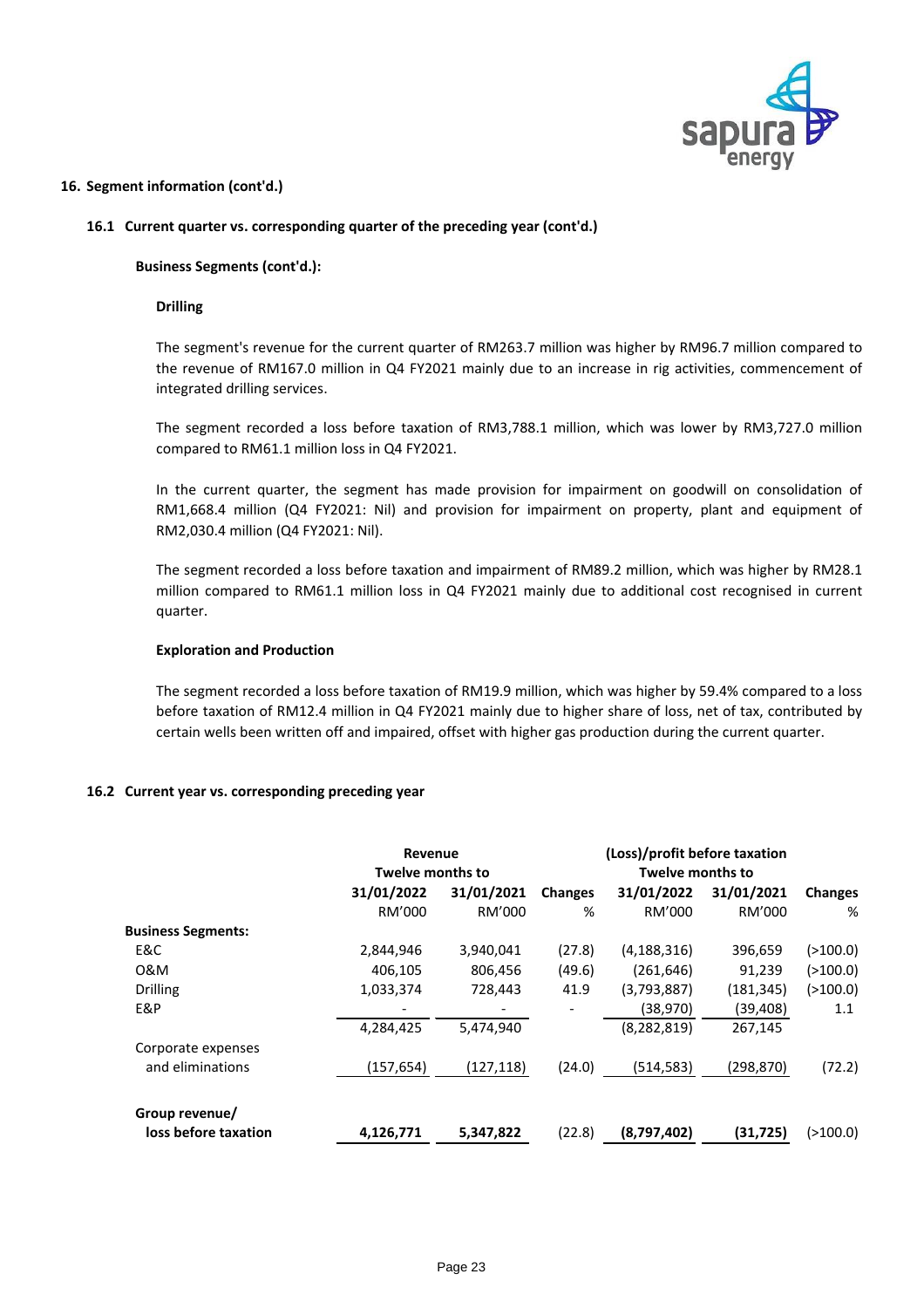

### **16.2 Current year vs. corresponding preceding year (cont'd.)**

### **Business Segments:**

### **Engineering and Construction**

The segment recorded revenue of RM2,844.9 million, which was 27.8% lower than the revenue of RM3,940.0 million in the corresponding year, primarily due to the lower percentage of completion recognised in the current year resulting from recognition of foreseeable losses and higher project costs.

The segment recorded a loss before taxation of RM4,188.3 million which was lower by RM4,585.0 million compared to a profit before tax of RM396.7 million in the corresponding year.

The segment has made provision for impairment on goodwill on consolidation of RM1,621.5 million (FY2021: Nil) and provision for impairment on property, plant and equipment of RM284.5 million (FY2021: Nil) in the current year.

In the current year, the segment recorded a loss before taxation and impairment of RM2,282.4 million, which was lower by RM2,679.1 million compared to a profit before taxation and impairment of RM396.7 million in FY2021, mainly due to provision for foreseeable losses and higher project costs.

### **Operations and Maintenance**

The segment recorded revenue of RM406.1 million, which was 49.6% lower than the revenue of RM806.5 million in corresponding year, mainly due lower percentage of completion resulting from higher project costs in the current year.

The segment recorded a loss before taxation of RM261.6 million which was lower by RM352.8 million compared to a profit before taxation of RM91.2 million in FY2021.

The segment has made provision for impairment on property, plant and equipment of RM1.0 million (FY2021: Nil) in the current year.

The segment recorded a loss before taxation and impairment of RM260.7 million compared to a profit before taxation and impairment of RM91.2 million in corresponding year mainly due to higher project costs in the current year.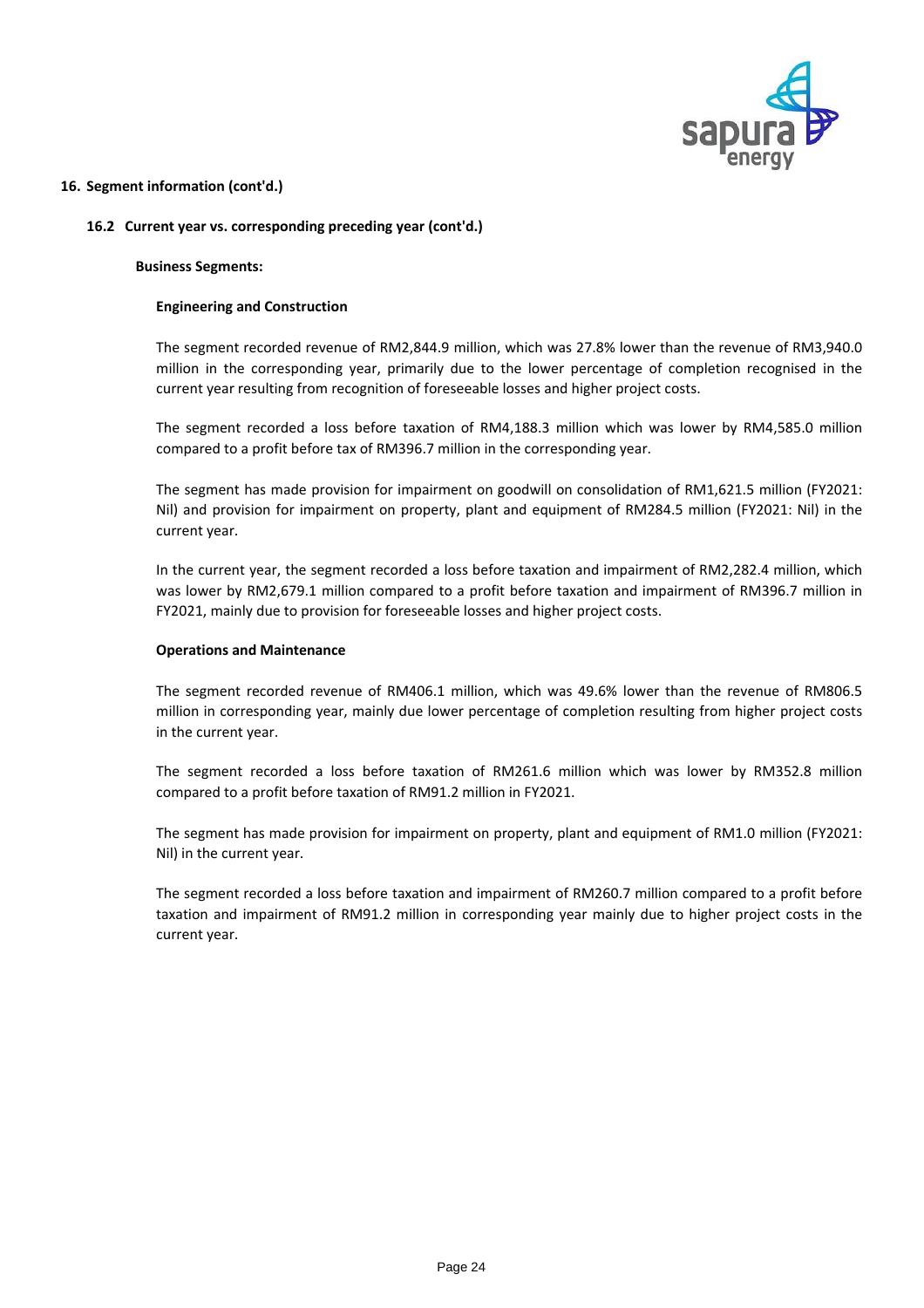

### **16.2 Current year vs. corresponding preceding year (cont'd.)**

### **Business Segments (cont'd.):**

### **Drilling**

The segment's revenue for the current year of RM1,033.4 million was higher by 41.9% compared to the revenue of RM728.4 million in corresponding year mainly due to increase in rig activities, commencement of integrated drilling services and higher effective day rates achieved in the current year.

The segment recorded a loss before taxation of RM3,793.9 million, which was lower by RM3,612.6 million compared to RM181.3 million loss in FY2021.

In the current year, the segment has made provision for impairment on goodwill on consolidation of RM1,668.4 million (Q4 FY2021: Nil) and provision for impairment on property, plant and equipment of RM2,030.4 million (Q4 FY2021: Nil).

The segment recorded a loss before taxation and impairment of RM95.1 million, which was lower by RM86.2 million compared to RM181.3 million loss in FY2021 mainly due to due to improved margins from operating rigs and lower interest expense during the year.

### **Exploration and Production**

The segment recorded a loss before taxation of RM39.0 million, which was lower by 1.1% compared to a loss before taxation of RM39.4 million in corresponding year mainly due to lower share of loss, net of tax, contributed by higher gas production following SK408 GoLaBa being fully on stream in 2021 with the effect of the higher average realised oil price achieved offset by a certain wells been written off and impaired during the current year.

### **17. Additional disclosure information**

### **17.1 Foreign exchange exposure and hedging policy**

Foreign currency (a currency which is other than the functional currency of the Group entities) risk is the risk that the fair value or future cash flows of the Group's financial instrument will fluctuate because of the changes in foreign exchange rates.

The Group has transactional currency exposures arising mainly from revenue or costs and advances that are denominated in a currency other than the respective functional currencies of the Group's entities, primarily RM and US Dollar ("USD"). The foreign currencies in which these transactions are denominated are mainly USD and RM.

The Group maintains a natural hedge, whenever possible, by borrowing in the currency of the country in which the assets or investment is located or by borrowing in the currencies that match the future revenue stream to be generated from its investments. Where possible, the strategy is to match the payments for foreign currency payables against receivables denominated in the same foreign currency.

The Group has entered into ICRCS contracts with various banks to hedge part of the Group's borrowings. Further details on derivative financial instruments are disclosed in Note 13.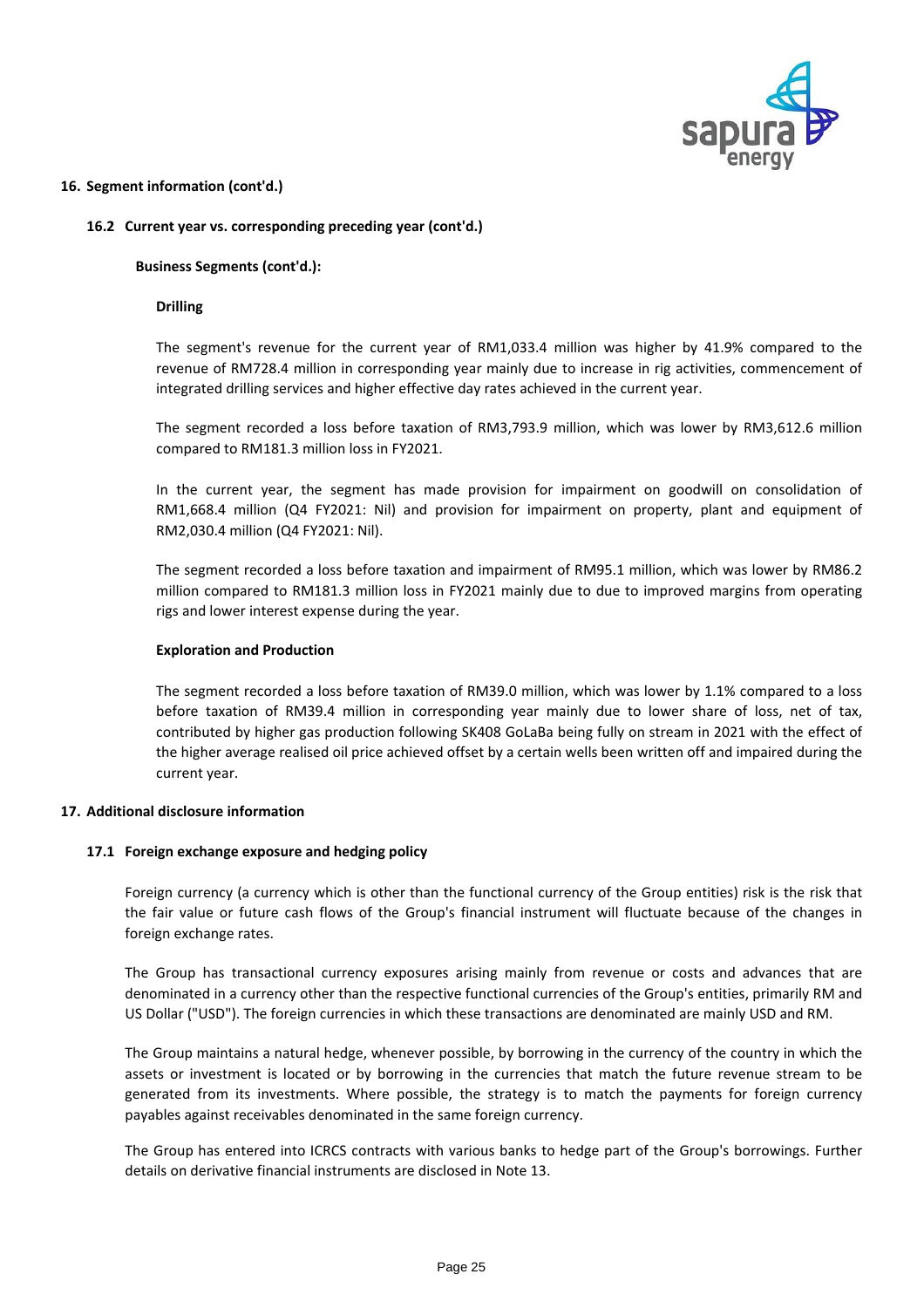

# **17. Additional disclosure information (cont'd.)**

### **17.2 Trade and other receivables and contract assets**

| Non-current                                                                     | As at<br>31/01/2022<br>RM'000   | As at<br>31/01/2021<br>RM'000   |
|---------------------------------------------------------------------------------|---------------------------------|---------------------------------|
| Trade receivables                                                               | 13,790                          | 24,844                          |
| Other receivables                                                               | 22,928                          | 19,282                          |
| Total non-current trade and other receivables                                   | 36,718                          | 44,126                          |
| <b>Current</b><br>Trade receivables<br>Less: Provision for expected credit loss | 610,111<br>(65, 140)<br>544,971 | 716,207<br>(39, 175)<br>677,032 |
| Other receivables<br>Less: Provision for expected credit loss                   | 819,217<br>(38, 690)<br>780,527 | 795,986<br>(38, 690)<br>757,296 |
| Total current trade and other receivables                                       | 1,325,498                       | 1,434,328                       |
| Contract assets<br>Less: Provision for expected credit loss                     | 796,825<br>(49, 819)<br>747,006 | 1,752,716<br>1,752,716          |
| Total trade and other receivables and contract assets                           | 2,109,222                       | 3,231,170                       |

Trade receivables are non-interest bearing. The Group's normal trade credit term ranges from 30 to 90 days (as at 31 January 2021: 30 to 90 days). Other credit terms are assessed and approved on a case-by-case basis. Overdue balances are reviewed regularly by the management. Trade receivables are recognised at original invoice amounts which represent their fair values on initial recognition.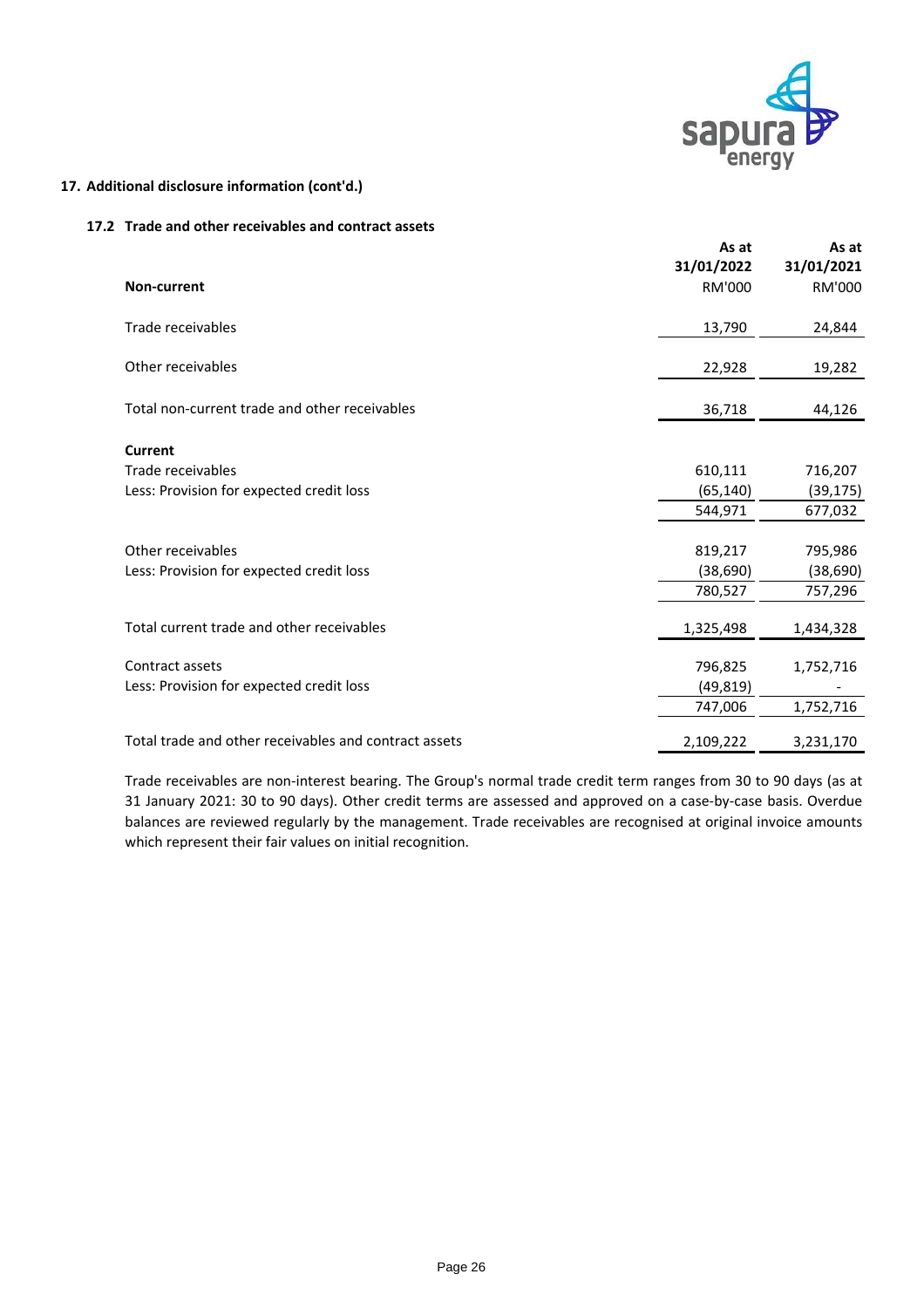

### **18. (a) Commentary on prospects**

FY22 has been a challenging year for the Group. The unprecedented liquidity crunch confronting the Group was a consequence of challenging project performance and unsustainable debt servicing cost. While the market recovery in the latter part of the year has brought improved performance from our Drilling segment, our Engineering & Construction ("E&C") and Operation & Maintenance ("O&M") businesses continued to face execution challenges mainly due to disruption from COVID-19 and lack of access to adequate working capital facilities. Our situation was further compounded by some operational underperformance in certain projects.

As part of Reset, as previously announced, the Group reviewed its business direction and examined the performance of all existing contracts, which has led to the Group recognising a hefty financial loss, including significant impairment charges, in Q4 FY22. The Group has commenced negotiation with our clients on some of our underperforming contracts to seek amicable solutions in order to recover or limit the losses. The results of these efforts will be made known in future quarterly announcement.

A key step in our Reset program is the successful application for a proposed scheme of arrangement and a restraining order from the High Court on 10 March 2022. This will allow the Group to address the unsustainable debt and the amounts owed to trade creditors. The Group is also seeking new sources of funding to finance our business plan as we restructure our business and streamline our operations.

Businesses and assets that are not core to our future business direction will be divested to reduce our debt. We will be selective in our bids to focus in our preferred regions, namely Asia Pacific and the Atlantic, and shifting the balance of our projects portfolio towards transportation and installation. We are improving our project execution with greater discipline, underpinned by stronger contract and cost management to protect profitability. Our enhanced Enterprise Risk Management Framework, with appropriate risk appetites across our value chain, will be a key enabler to sustained performance.

We expect Drilling segment to perform well under the current market conditions with average of 9 rigs expected to be in operation. This business will continue to generate improved and stable operational cash flows in FY23.

The Group continues to work together with our business partners to execute projects on our order book, currently stood at RM6.6 billion.

With the support from our stakeholders, the Board aims to overcome the financial and operational challenges in FY23. Sapura Energy is determined to continue playing a contributory role in the energy sector amidst the current global uncertainties, by bringing its people and assets to unlock values together with, and for, our business partners.

### **(b) Revenue or profit estimate, forecast, projection or internal targets**

The Company has not provided any revenue or profit estimate, forecast, projection or internal targets in any previous announcement or public document.

### **19. Dividend**

The Board of Directors does not recommend any payment of dividend for the current quarter under review.